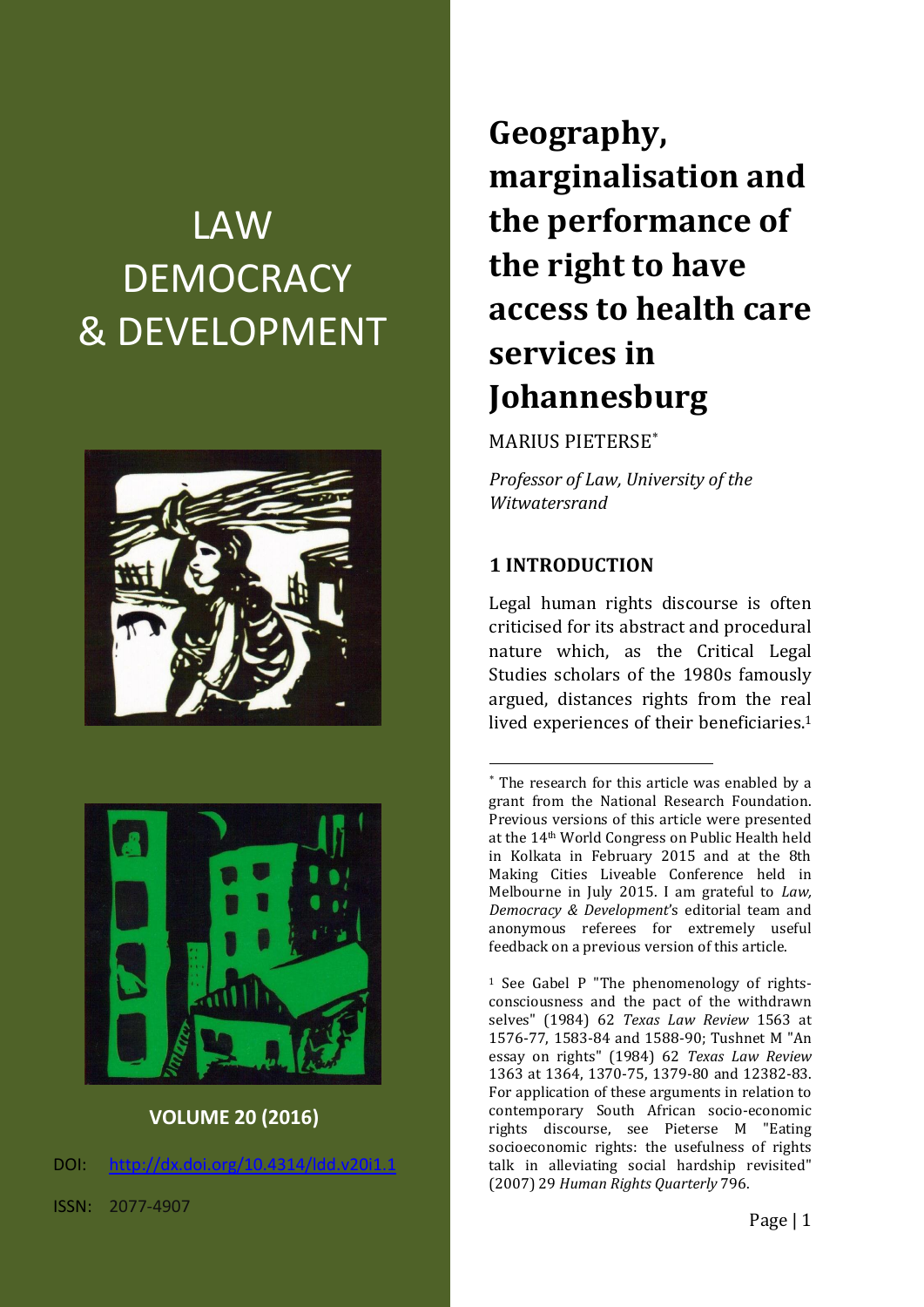These lived experiences of rights are contextual and placebound, and involve a myriad of actions and interactions by and between state agencies, rights-beneficiaries and their fellow citizens. To understand the intricacies of the enjoyment and infringement of particular rights in particular places and contexts, attention must be paid to *where, how* and *by or with whom* rights are actualised.<sup>2</sup> Rights have strong geographical, performative and relational elements, which are often overlooked by State agencies tasked with their fulfilment, as well as by legal scholars and processes concerned with their protection and enforcement.

This article aims to strengthen the theoretical case for geographical awareness in human rights work, by considering the performance of the right to have access to health care services in section 27(1)(a) of the 1996 Constitution, by particular inhabitants of Johannesburg. It shows how a "performative" understanding of the right to have access to health care services dovetails with the international law approach to assessing compliance with the right to health, and points to certain features of South African socio-economic rights jurisprudence that enable such an understanding of the right.

Thereafter, the article considers some of the geographic aspects of access to health care services in Johannesburg, with a particular focus on the experiences of marginalised groups. Current health system reforms and urban development initiatives in Johannesburg, that relate to the geographical features of access to health care in the city, are then assessed. It is shown that, while many of these measures will have very positive consequences for the progressive realisation of the right to have access to health care services, the interaction of geographic factors with other determinants of access (notably, affordability and quality of care, as well as stigmatisation of certain care seekers) may nevertheless continue to frustrate access to care by marginalised groups.

To show that this is not inevitable, two examples of target group specific, placeaware interventions pertaining to access to sexual health services by marginalised groups in the city are discussed. The article ultimately suggests that geographical and related factors which impact on the physical performance of rights must be taken into account when legislative and policy measures aimed at their progressive realisation are conceptualised and implemented, as well as when the State's compliance with its corresponding positive constitutional obligations is assessed. Some cautionary notes for law and policy reform, particularly in relation to the rolling out of National Health Insurance, are offered accordingly.

### **2 "ACCESS" TO HEALTH CARE SERVICES, GEOGRAPHIC ACCESSIBILITY AND THE PERFORMANCE OF SOCIO-ECONOMIC RIGHTS IN AN URBAN SETTING**

For the most part, people do not simply receive the objects of their socio-economic

<sup>2</sup> See Connolly Carmalt J "Rights and place: using geography in human rights work" (2007) 29 *Human Rights Quarterly* 68 at 70; Jones P & Chingore N "Health rights: politics, places, and the need for 'sites for rights'" in Langford M, Cousins B, Dugard J & Madlingozi T (eds) *Socio-economic rights in South Africa: symbols or substance?* (Cambridge: Cambridge University Press 2014) 226 at 235-36; Malan N "Rights, the public and the South African Constitution: Civil society and the performance of rights" (2008) 31 *Anthropology SA* 58 at 63; Pieterse M "Relational socio-economic rights" (2009) 25 *SAJHR* 198 at 199.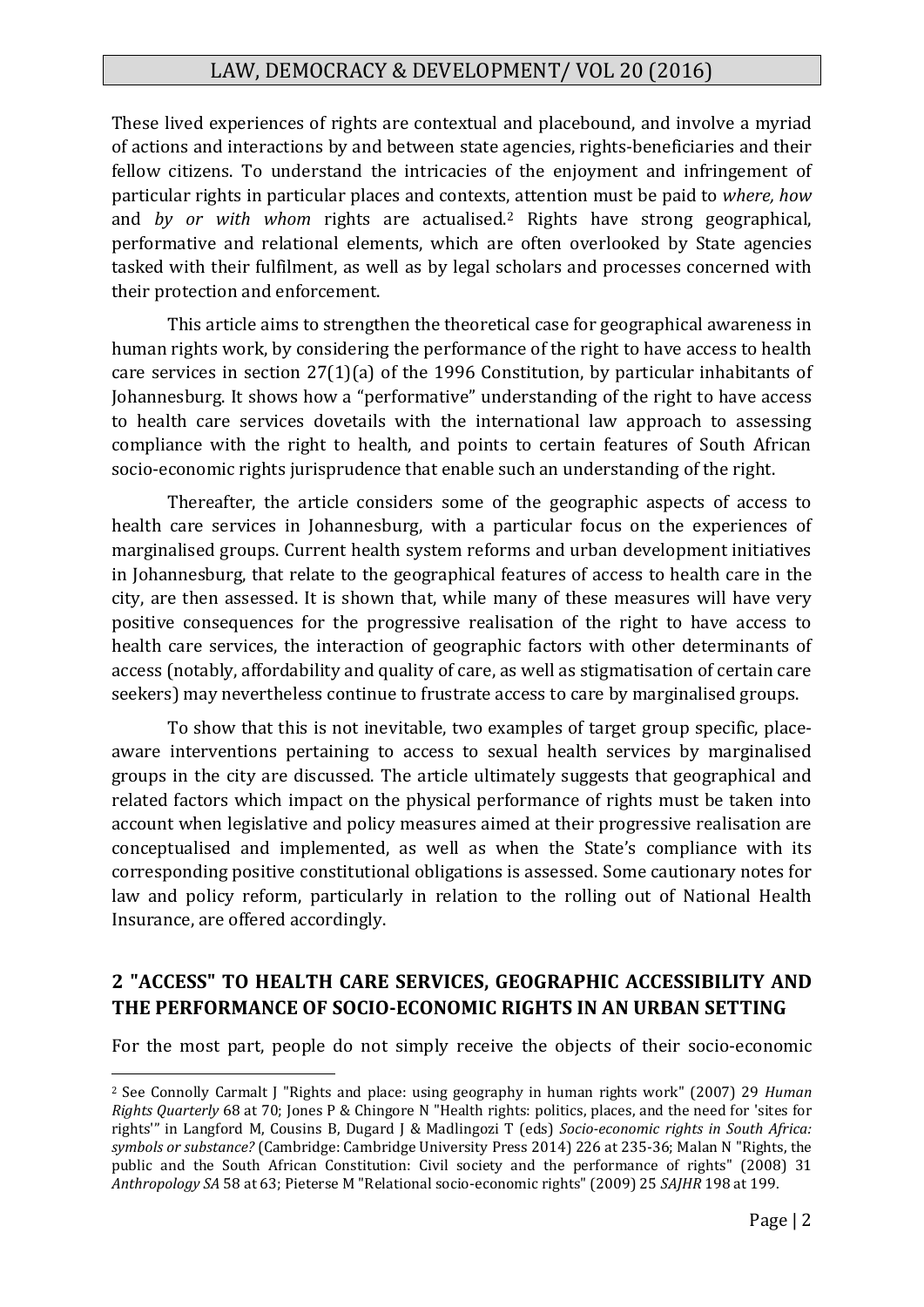rights from the State. Instead, they (attempt to) use or acquire these objects, when and to the extent that they need them, through a range of actions and interactions, not all (or any) of which necessarily involve the State or its agencies. In order to grasp the extent of the enjoyment of socio-economic rights by particular people in particular places and contexts, attention should thus be paid to the *actions* through which they endeavour to realise their socio-economic rights for themselves.<sup>3</sup> Such actions will inevitably be shaped by the physical and other characteristics of the spaces in which they are performed.

In addition to place, such a "performative" conception of socio-economic rights (i.e. one that focuses on the performance of physical actions endeavouring to realise the rights) draws attention to individual autonomy and capabilities, and thereby emphasises those structural and peculiarly personal features of individual lives which prevent people from exercising their rights optimally. <sup>4</sup> As such, it emphasises the horizontal dimensions and relational nature of rights (which, for many, tend to be exercised through a range of private contractual or personal relationships with others)<sup>5</sup> as well as their interdependence. Focusing on the performance of a particular socioeconomic right could therefore, for instance, reveal shortcomings in the enjoyment of the rights to substantive equality, freedom of movement, or personal autonomy.

A performative conception of the right to access health care services is easy to reconcile with the dominant understanding of the right to health in international law. In its General Comment on the right to health enshrined in article 12 of the International Covenant on Economic, Social and Cultural Rights (ICESCR), the United Nations Committee on Economic, Social and Cultural Rights (UNCESCR) proposed that achievement of the right to health ought to be measured with reference to four "interrelated and essential terms", namely the availability, accessibility, acceptability and quality of health care goods and services. The standard of availability requires that relevant health care goods and services exist and are available in sufficient quantities within domestic health systems. More directly relevant for present purposes, the standard of accessibility demands that health care facilities, goods and services be within patients' geographic reach and that they are physically accessible, as well as affordable. In terms of the standard of acceptability, health care facilities, goods and services must be delivered in a manner that is both ethically sound and culturally and personally acceptable to patients. Finally, medical treatment must comply with relevant scientific and clinical standards and must be of adequate quality.<sup>6</sup> As will be illustrated

<u>.</u>

<sup>3</sup> Malan (2008) at 63; Malan N "The performance of the right to have access to social security" (2009) 13 *Law, Democracy & Development* 71 at 75-7, 81 and 90-2; Pieterse (2009) at 201 and 205.

<sup>4</sup> Malan (2008) at 63; Malan (2009) at 75-6. On the centrality of autonomy for the performance of the right to health and its interaction with material conditions, see further Pieterse M "The interdependence of rights to health and autonomy in South Africa" (2008) 125 *SALJ* 553 at 555 and 564.

<sup>5</sup> Malan (2008) at 61-4; Malan (2009) at 76, 79 and 82-4; Pieterse (2009) at 199, 201, 205 and 207.

<sup>6</sup> UNCESCR General Comment 14 *The right to the highest attainable standard of health (article 12 of the International Covenant on Economic, Social and Cultural Rights)* (2000) at para 12. See further Chapman AR "Core obligations related to the right to health and their relevance for South Africa" in Brand D & Russell S (eds) *Exploring the core content of socio-economic rights: South African and international perspectives* (Pretoria: Protea 2002) 35 at 45; Pieterse M *Can rights cure? The impact of human rights*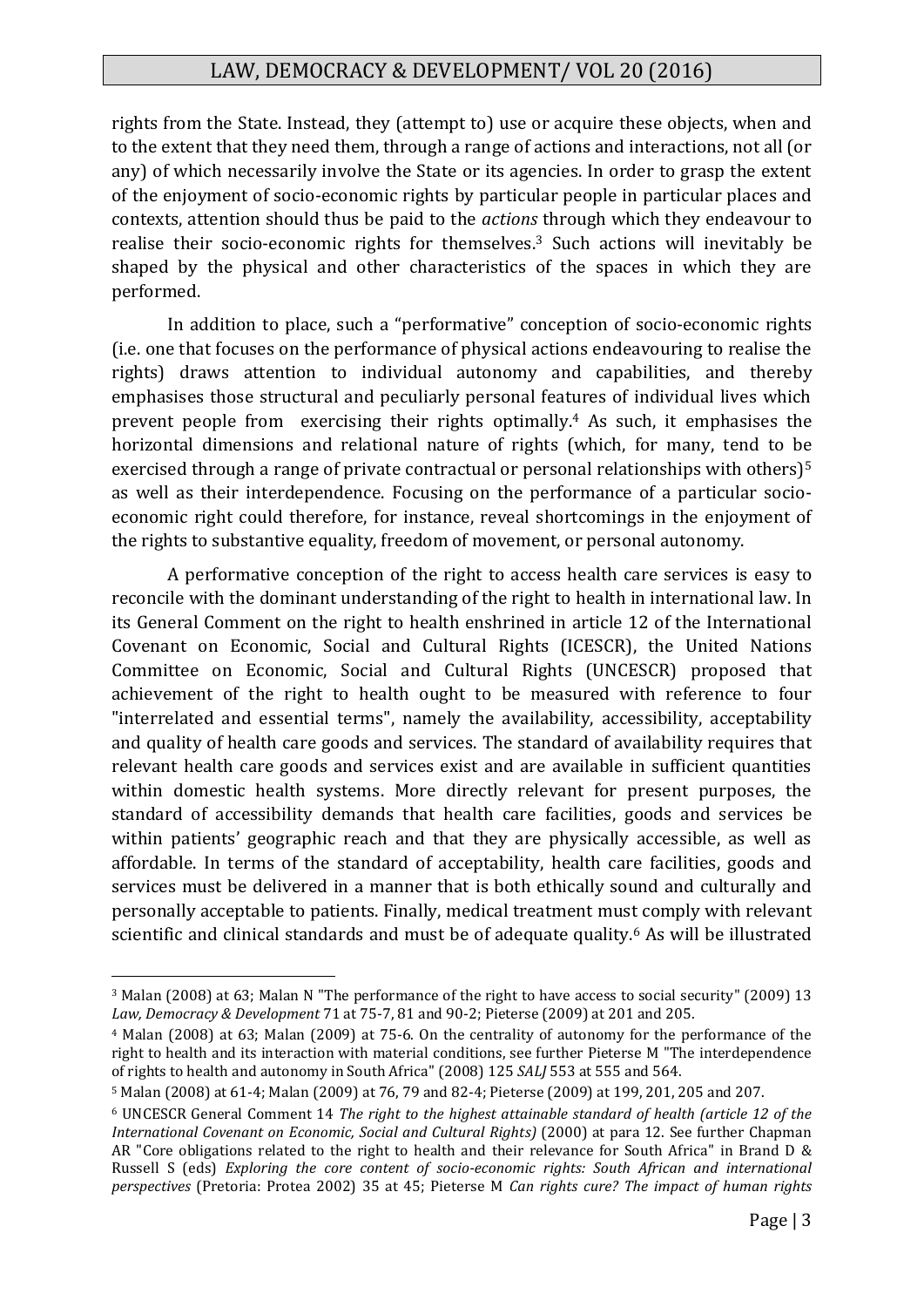in part 3 below, emphasising the performative dimensions of the right to health highlights a number of essential linkages between these standards.

Rather than a broad "right to health", section 27(1)(a) of the South African Constitution enshrines a narrower right to "*have access to* health care services". A notable departure from the international law formulation of the right to health is section 27's inclusion of the notion/standard of "access". Whereas commentators initially understood this simply to imply that the Constitution does not envisage direct provision of health care goods and services at State expense,<sup>7</sup> it is increasingly accepted that the notion of "access" lends a particular physical and geographical dimension to the right to health care.<sup>8</sup> Over and above providing an entry point for the international law standards of availability, accessibility, acceptability and quality of care into interpretations of section 27(1)(a), <sup>9</sup> the "access" standard therefore allows for the right to be understood performatively, by conceiving its content, as well as the State's obligations towards beneficiaries, with reference to the ways in which they endeavor to realise it for themselves.<sup>10</sup>

While the Constitutional Court has decided a fair number of socio-economic rights cases to date, the seminal case of *Grootboom*<sup>11</sup> (an access to housing case best known for the Court's formulation of its "reasonableness" standard for assessing compliance with the State's positive constitutional obligations in terms of socioeconomic rights) remains the only judgment in which it specifically paid attention to the meaning of the notion of "access" in the Constitution. The Court held that the "access" standard required socio-economic rights to be viewed as interdependent and mutually supportive and that, in accordance with the standard of "progressive realisation", the notion of "access" indicated that the State should enable and empower people to realise their socio-economic rights for themselves, rather than to directly provide them with specific goods and services. Except in relation to society's most vulnerable and destitute members (in relation to whom, in certain circumstances, direct provision of goods and services would be appropriate and necessary), the Court felt that the State's socioeconomic obligations to citizens would mostly entail removing obstacles to the enjoyment of socio-economic rights, "unlocking the system" so as to enable such

*litigation on South Africa's health system* (Pretoria: PULP 2014) at 13; Toebes B *The right to health as a human right in international law* (Amsterdam: Hart/Intersentia 1999) at 287-88.

<sup>7</sup> See, for instance, De Vos P "Pious wishes or directly enforceable human rights? Social and economic rights in South Africa's 1996 Constitution" (1997) 13 *SAJHR* 67 at 87; Gabriel A "Socio-economic rights in the Bill of Rights: comparative lessons from India" (1997) 1(6) *Human Rights and Constitutional Law Journal of South Africa* 8 at 9; Heyns C & Brand D "Introduction to socio-economic rights in the South African Constitution" (1998) 2 *Law, Democracy & Development* 153 at 159.

<sup>8</sup> Connolly Carmalt (2007) at 69; Malan (2009) at 81 and 87.

<sup>9</sup> See Pieterse M "Resuscitating socio-economic rights: constitutional entitlements to health care services" (2006) 22 *SAJHR* 473 at 480; 495 and authorities there cited. In terms of s 39(1)(b) of the Constitution, international law must be considered when courts interpret corresponding domestic constitutional rights.

<sup>10</sup> Malan (2008) at 59 and 62-3; Malan (2009) at 81, 83-4 and 88-9.

<sup>11</sup> *Government of the Republic of South Africa & Others v Grootboom & Others* 2001 (1) SA 46 (CC).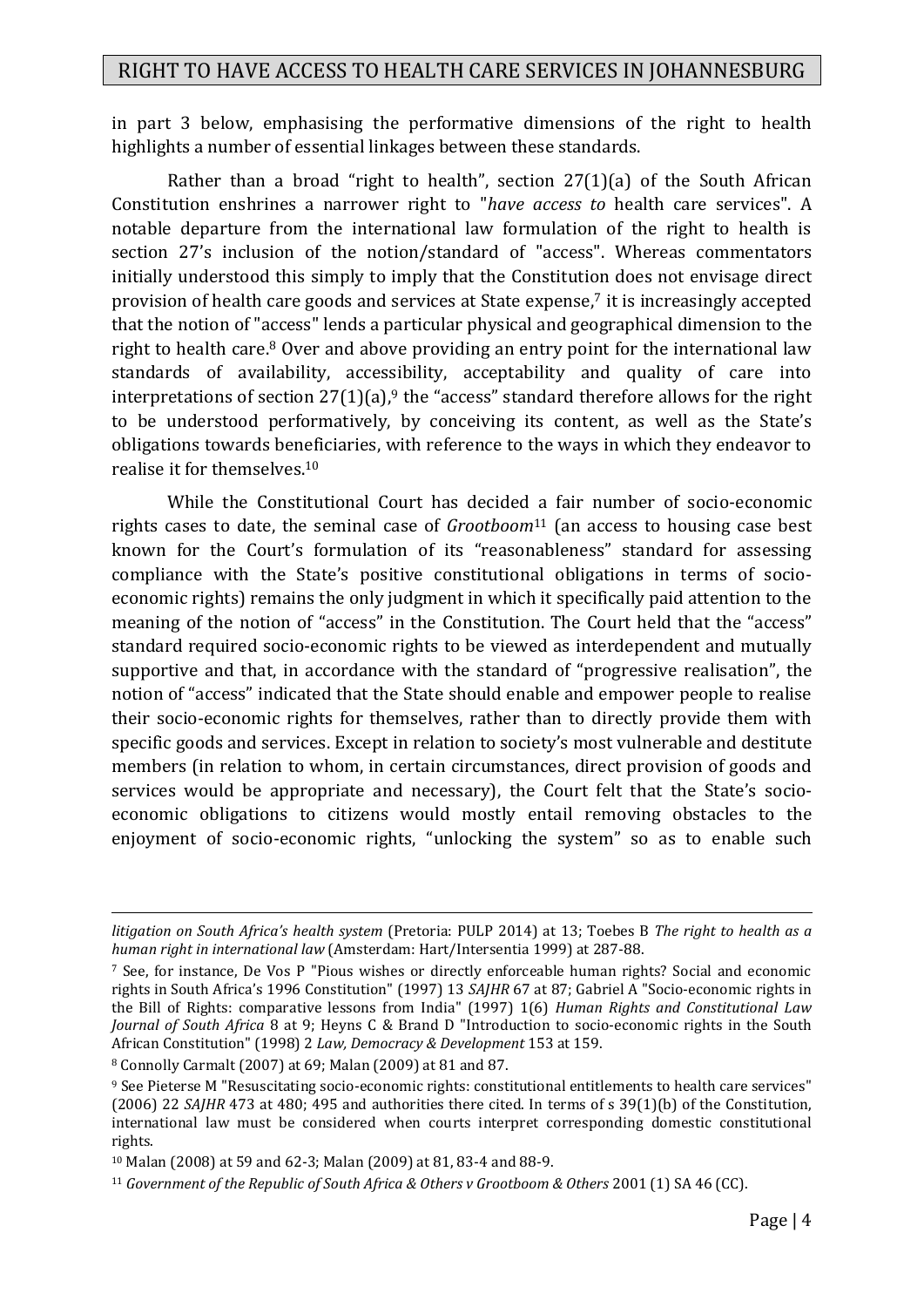enjoyment and facilitating access to the objects of the rights.<sup>12</sup>

This understanding of "access" explains the Constitutional Court's widely lamented resistance, in adjudicating socio-economic rights cases, to the notion of State provision of social goods and services on demand. In relation to access to health care services, this reluctance was most famously expressed in the *Treatment Action Campaign* case, where the Court emphasised that its finding that the government's restriction of the availability of the drug Nevirapine to a limited number of public hospitals was unreasonable and accordingly unconstitutional, did not mean that everyone could immediately claim access to the drug.<sup>13</sup> But the notion of access set out in *Grootboom* also squares well with a performative understanding of socio-economic rights, including the right of access to health care services. 14

Indeed, while not elaborating on *Grootboom*'s understanding of the concept, the Constitutional Court's subsequent socio-economic rights jurisprudence has on occasion displayed an appreciation of the notion's geographical and performative dimensions. For instance, in *New Clicks South Africa*, which concerned the introduction of price capping regulations for retail pharmacies, several members of the Court warned that measures aimed at enhancing access to health care through increasing affordability of medicines would not pass constitutional muster where their effect was to make medicines unavailable and inaccessible in certain areas, by driving rural or courier pharmacies out of business.<sup>15</sup> Further, in *Residents of Joe Slovo Community*, the Court regarded geographic proximity to hospitals and clinics, as well as to schools and other social services, as a factor impacting on the reasonableness of housing policy and the adequacy of housing. It accordingly ordered that a large-scale relocation of inhabitants of a Cape Town informal settlement could only proceed if, among other requirements, transport to such amenities was provided.<sup>16</sup>

A number of High Court judgments pertaining to the right of access to education in section 29 of the Constitution have shown similar appreciation of the geographical dimensions of socio-economic rights. In *Tripartite Steering Committee*, for instance, the Eastern Cape High Court held that a lack of transport to schools in rural areas rendered the right of access to basic education illusory. The Court proceeded to conclude that, "in instances where scholars' access to schools is hindered by distance and inability to afford the costs of transport, the State is obliged to provide transport to them in order

<sup>12</sup> At paras 35-6.

<sup>13</sup> *Minister of Health & Others v Treatment Action Campaign & Others (No 2)* 2002 (5) SA 721 (CC) at para 125. For criticism of the Court's resistance to a more benefit centred approach, see Pieterse (2006) at 486-90.

<sup>14</sup> Malan (2009) at 88. See also Coggin T & Pieterse M "A right to transport? Moving towards a rightsbased approach to mobility in the city" (2015) 31 *SAJHR* 294 at 303.

<sup>15</sup> *Minister of Health & Another v New Clicks South Africa (Pty) Ltd & Others* 2006 (2) SA 311 (CC) at paras 19 (per the entire Court), 404 (per Chaskalson CJ), 526-27, 557-63 (per Ncgobo J), 654-55 (per Sachs J), 714, 772 and 781 (per Moseneke J). For discussion, see Pieterse (2014) at 72.

<sup>16</sup> *Residents of Joe Slovo Community, Western Cape v Thubelisha Homes & Others* 2010 (3) SA 454 (CC) at paras 7 (Court's order), 107 (per Yacoob J), 254-55 (per Ngcobo J) and 321-22 (per O'Regan J). For discussion, see Coggin & Pieterse (2015) at 305.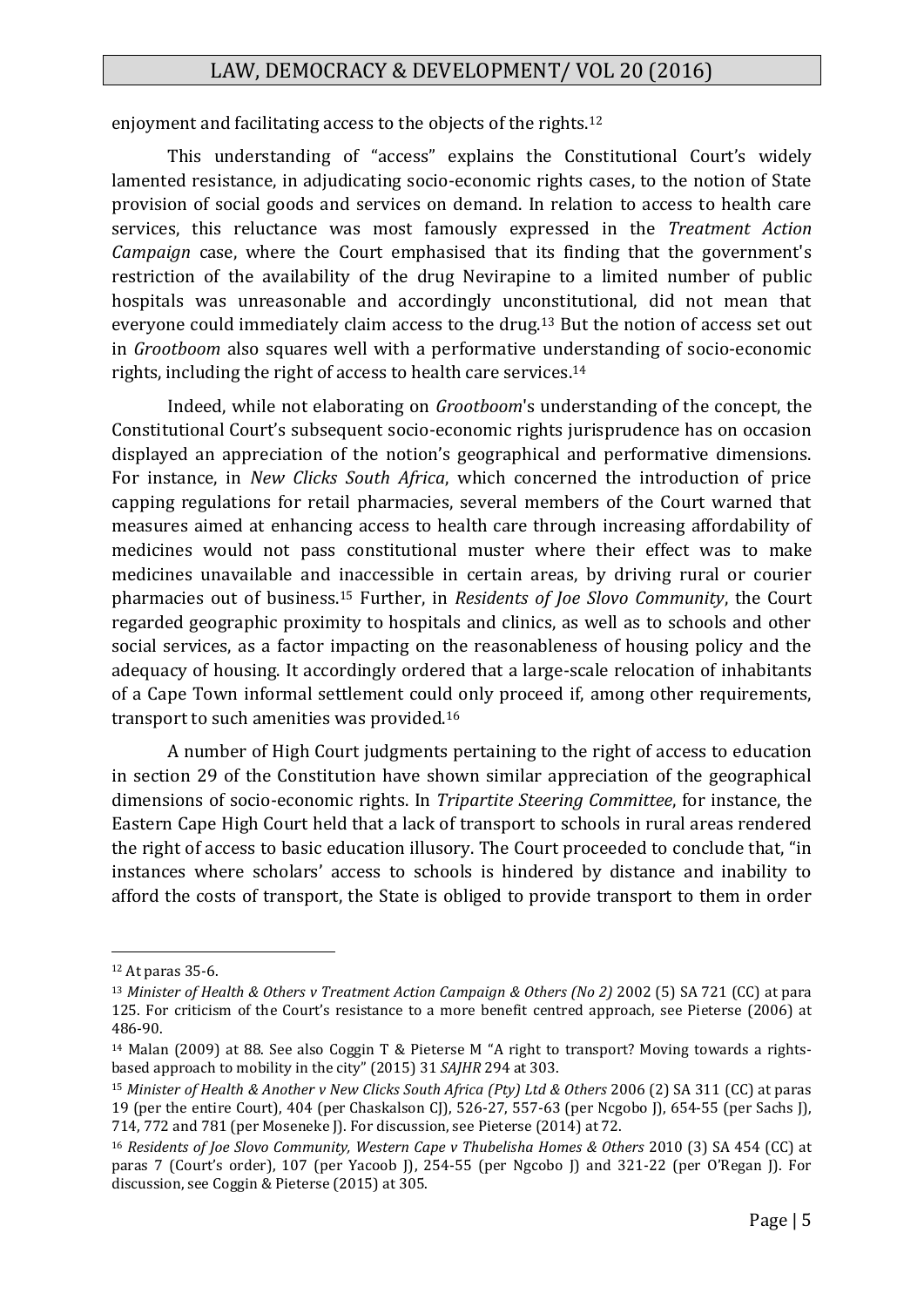to meet its obligations ... to promote and fulfill the right to basic education".<sup>17</sup> Similarly, in *Legoale*, a settlement agreement in terms of which learners whose school was closed down were to be provided with a bus service to the distant site of a new school, was made an order of court.<sup>18</sup>

The judgments discussed above suggest that courts may well find that it amounts to a breach of the right to have access to health care services where such services do not physically exist within a reasonable distance from where people find themselves, or where relevant facilities are unreachable, for instance, due to a lack of transport. Commentators have accordingly pointed to rural/urban discrepancies in access to health care services and the relative unavailability or inaccessibility of such services in rural areas as constitutionally suspect instances of unequal enjoyment of the right to have access to health care services.<sup>19</sup> Moreover, the Constitutional Court's approach to reasonableness in *New Clicks South Africa* and *Residents of Joe Slovo Community* suggests that laws and policies which regulate access to health care may be found to be unreasonable (and, hence, potentially unconstitutional) when they fail to enable or facilitate the physical performance of the right to have access to health care services.

In this article the focus is on geographical and performance-related hurdles to accessing health care services within urban areas and, more specifically, within a single city. In this respect, a performative approach to the right of access to health care services must also be cognisant of theory on the so-called "right to the city", a concept made famous by French sociologist Henri Lefebvre, who regarded it as a "cry and a demand" by poor and marginalised urban communities to be included in the urban fabric. This "right" is physically enacted rather than legally asserted, through the production of urban space by urban inhabitants' actions of everyday life. It consists of a myriad competing and interacting claims by urban dwellers to inhabit, appropriate and participate in the city and aims, among other things, to ultimately render the city more inclusive. <sup>20</sup> Inhabitants' physical movements in and around the city, as well as the ways

<sup>17</sup> *Tripartite Steering Committee & Another v Minister of Basic Education & Others* 2015 (5) SA 107 (ECG) at para 19. See also paras 12-18.

<sup>18</sup> *Legoale v Minister of Education, North West* (NWHC) unreported case no 499/2011. For discussion, see Coggin & Pieterse (2015) at 304; Skelton A "The role of the courts in ensuring the right to a basic education in a democratic South Africa: a critical evaluation of the case law" (2013) 46 *De Jure* 1 at 11-13.

<sup>19</sup> See, for example, Harris B, Gouge J, Ataguba JE, McIntyre D, Nxumalo N, Jikwana S & Chersich M "Inequities in access to health care in South Africa" (2011) 32 (Suppl) *Journal of Public Health Policy* S102 at S103 and S118; Ngwena C "Accessing abortion services under the Choice on Termination of Pregnancy Act: realising substantive equality" (2000) 25 *Journal for Juridical Science* 19 at 33-35; Pieterse (2014) at 41; South African Human Rights Commission (SAHRC) Report *Public inquiry: access to health care services* (2007) at 48.

<sup>20</sup> Lefebvre H *Le droit a la ville* (1968), translated and reprinted as part of Lefebvre H ((Kofman E & Lebas E - trans) *Writings on Cities* (Oxford: Blackwell 1996) at 101-03, 158-59 and 173-74. For contemporary appropriation of this theory in relation to various aspects of socio-economic rights and urban social justice see, for instance, Coggin T & Pieterse M "Rights and the city: an exploration of the interaction between socio-economic rights and the city" (2012) 23 *Urban Forum* 257; Fernandes E "Constructing the 'right to the city' in Brazil" (2007) 16 *Social & Legal Studies* 201; Harvey D "The right to the city" (2008) 53 *New Left Review* 23; Marcuse P "From critical urban theory to the right to the city" (2009) 13 *City* 185 at 190-93; Mitchell D *The right to the city: social justice and the fight for public space* (New York: Guilford Press 2003); Purcell M "Excavating Lefebvre: the right to the city and its urban politics of the inhabitant" (2002) 58 *GeoJournal* 99.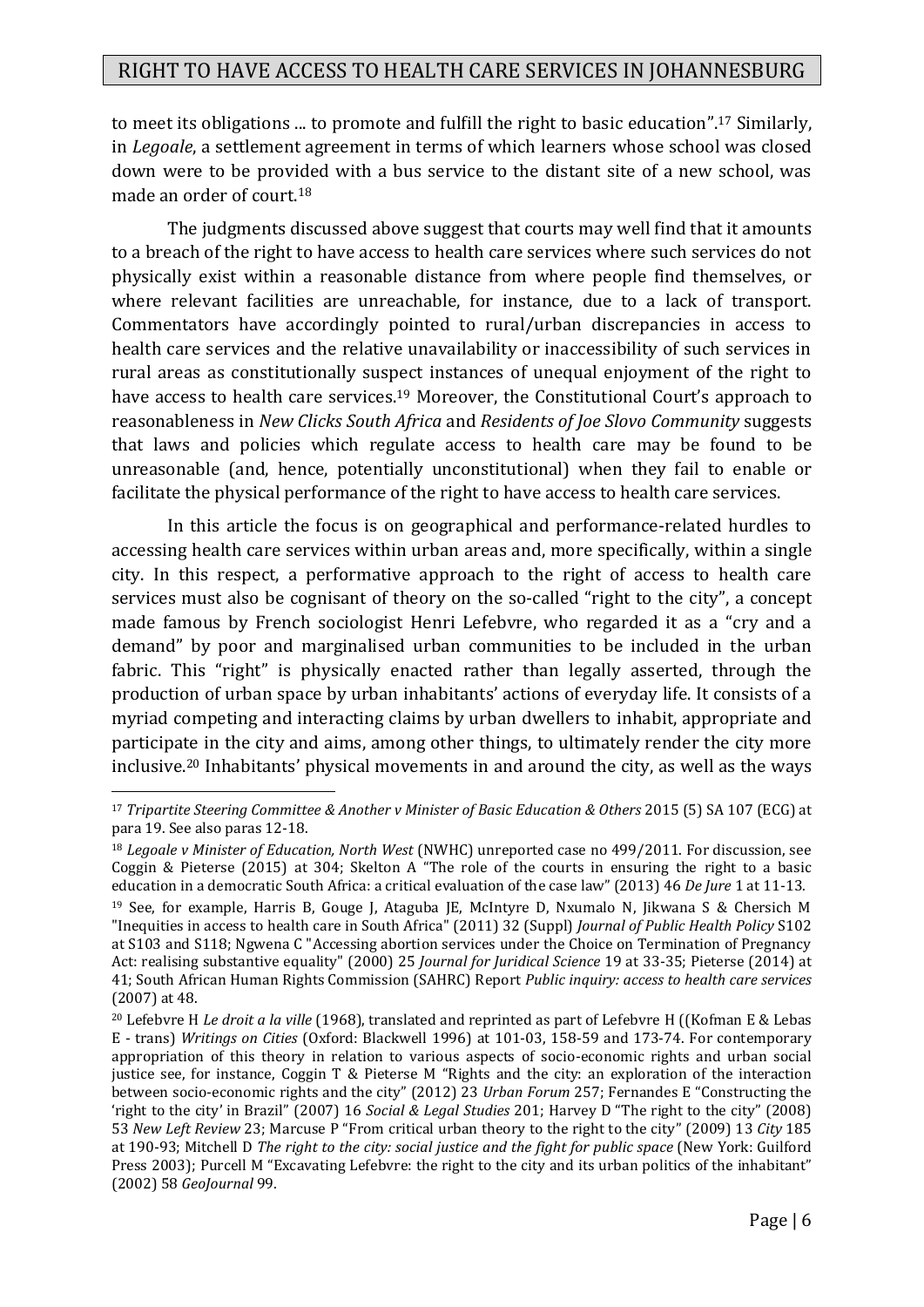in which they access its amenities and participate in its processes, may be viewed as performative expressions of the right.<sup>21</sup>

Since health is at once a good to be accessed in the city (in the form of health care services), a consequence of the enjoyment of various features of the right to the city and a capacity that enables the exercise of other elements of the right, there have been calls for increased articulation between understandings of the right to health and the right to the city, especially when it comes to the spatial dynamics of access to health care services in urban areas.<sup>22</sup> While the many complexities of the right to the city are beyond the scope of this article, it is important to understand how the shape and form of the city impacts on urban inhabitants' health and health-seeking behaviour, whilst not losing sight of how the performance of the right of access to health care services in turn contributes to shaping life in the city.

# **3 ACCESSING HEALTH CARE IN JOHANNESBURG**

#### **3.1 Introducing Johannesburg<sup>23</sup>**

Established as a mining camp in the 1890s and growing rapidly ever since, Johannesburg is South Africa's largest city (with its population currently estimated to be in the region of 4.5 million<sup>24</sup>) and its undisputed economic capital. It is arguably also the most diverse, complex, contested and vibrant city in the country and is home not only to South Africans from all races<sup>25</sup> and walks of life but also to a great number of transborder migrants from the southern African region. Much of its growth in recent years has been due to such migration, as well as to the well-documented effects of urbanisation, with a great many people from rural areas continuing to move to the city for economic opportunity.

As with all other major South African towns and cities, Johannesburg's vast

<sup>21</sup> Coggin & Pieterse (2015) at 298.

<sup>22</sup> See Skinner E & Masuda JR "Right to a healthy city? Examining the relationship between urban space and health inequity by Aboriginal youth artist-activists in Winnipeg" (2013) 91 *Social Science & Medicine* 210 at 211-12.

<sup>&</sup>lt;sup>23</sup> It is impossible to do justice to the history and complexities of such a vast and contrast-filled city as Johannesburg, in a few paragraphs. For far more detailed attempts (which, in addition to the sources cited specifically in the remainder of this part, were used as general sources to inform the overview presented here), see Beall J, Crankshaw O & Parnell S *Uniting a divided city: governance and social exclusion in Johannesburg* (London: Earthscan 2002); Murray MJ *Taming the disorderly city: the spatial landscape of Johannesburg after apartheid* (London: Cornell University Press 2008); Murray MJ *City of extremes: the spatial politics of Johannesburg* (Durham: Duke University Press 2011); Tomlinson R, Beauregard RA, Bremner L & Mangcu X "The postapartheid struggle for an integrated Johannesburg" in Tomlinson R, Beauregard RA, Bremner L & Mangcu X (eds) *Emerging Johannesburg: perspectives on the post-apartheid city* (New York: Routledge 2003) 3.

<sup>24</sup> See Statistics South Africa "City of Johannesburg" statistics available at <http://beta2.statssa.gov.za/? page\_id=1021&id=city-of-johannesburg-municipality> (accessed 24 June 2016); South African Cities Network *State of South African cities report* (2016) at 343.

<sup>25</sup> An estimated 76.4% of Johannesburg's population are Black (African); 12.3% are White; 5.6% Coloured and 4.9% Indian or Asian: Statistics SA (2016).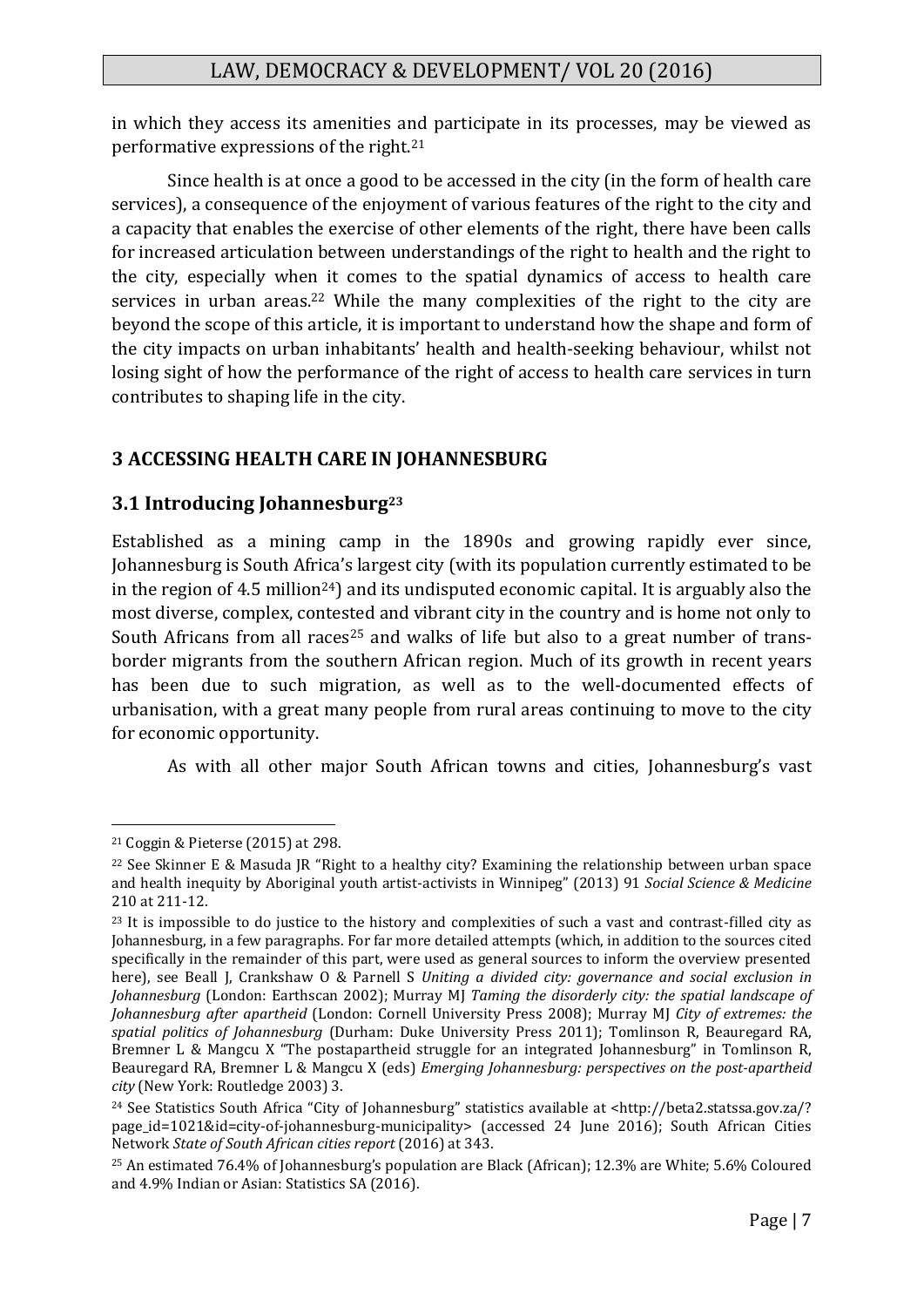spatial landscape was profoundly shaped by the racial segregation of apartheid.<sup>26</sup> Comparatively overcrowded and under-serviced townships for Black, Coloured and Indian residents were established on the far outskirts of the city (most notably, Soweto, Eldorado Park and Lenasia in the South-West), whereas the central business district and its surrounding (well developed and well serviced) suburbs in all directions were reserved for White inhabitants. With the notable exception of Alexandra in the north (which ended up being very well situated in terms of economic opportunity, being a stone's throw away from Sandton, which was to develop into the city's prime business hub) these were all economically and spatially severed from the city, by distance as well as by a relative paucity of road links and public transport networks. <sup>27</sup> This contributed directly to the marginalisation and impoverishment of many of their residents.

Racial segregation in Johannesburg was spatially resisted from the beginning, but this gained momentum from the 1970s onwards, when people of different races began moving into the inner city flatlands of Hillbrow, Joubert Park, Berea and Yeoville, and into "inner" suburbs, such as Fordsburg, Mayfair and Troyeville, in defiance of Group Areas legislation.<sup>28</sup> Since the formal crumbling of the apartheid State in the early 1990s, the middle and upper class northern suburbs have gradually de-racialised (though their population remains disproportionately White), whereas the inner-city and its surrounding flatlands have seen capital and middle class (White) flight (predominantly to the northern suburbs)<sup>29</sup> and are now mostly home to poorer, Black residents. Unsurprisingly, the racial and socio-economic makeup of outlying townships has for the most part not changed, though many better off erstwhile township residents have moved into Johannesburg's (traditionally working class) southern suburbs.

Apart from the urban poor, dilapidated and decayed spaces in the inner city and surrounding flatlands are home also to a great many marginalised residents, including so-called "illegal" foreign migrants (for whom Hillbrow and Yeoville, especially, are ports of entry into the city) as well as persons whose lives and livelihoods are otherwise illegal and stigmatised, such as criminals, drug dealers and addicts, and sex workers.<sup>30</sup> This is no coincidence – in cities all over the world a combination of law and law

<sup>&</sup>lt;sup>26</sup> For common trends across South African cities in this regard, see Davies RJ "The spatial formation of the South African city" (1981) (supp 2) *GeoJournal* 59.

<sup>&</sup>lt;sup>27</sup> On the role of spatial and transport planning in this marginalisation see Czegledy AP "Getting around town: transportation and the built environment in post-apartheid South Africa" (2004) 16 *City & Society* 63 at 65-7.

<sup>28</sup> See Beavon K *Johannesburg: The making and shaping of the city* (Pretoria: UNISA Press 2004) at 216-17; Morris A *Bleakness & light: inner-city transition in Hillbrow, Johannesburg* (Johannesburg: Wits University Press 1999) at 9-20.

 $29$  For some of the dynamics of this exodus, as well as of middle class life and space in the northern suburbs, see Czegledy AP "Villas of the highveld: a cultural perspective on Johannesburg and its northern suburbs" in Tomlinson et al (eds) (2003) 21.

<sup>30</sup> See Beavon (2004) at 222-24; Dinath Y "Between fixity and flux: grappling with transcience and permanence in the inner city" in Harrison P, Gotz G, Todes A & Wray C (eds) *Changing space, changing city: Johannesburg after apartheid* (Johannesburg: Wits University Press 2014) 232 at 236; Grant R & Thompson D "City on edge: immigrant businesses and the right to urban space in inner-city Johannesburg" (2015) 36 *Urban Geography* 181 at 183; Landau LB "Transplants and transients: idioms of belonging and dislocation in inner-city Johannesburg" (2006) 49(2) *African Studies Review* 125 at 126 and 130; Morris (1999) at 57 and 61-8; Murray (2008) at 159; Murray (2011) at 150-52.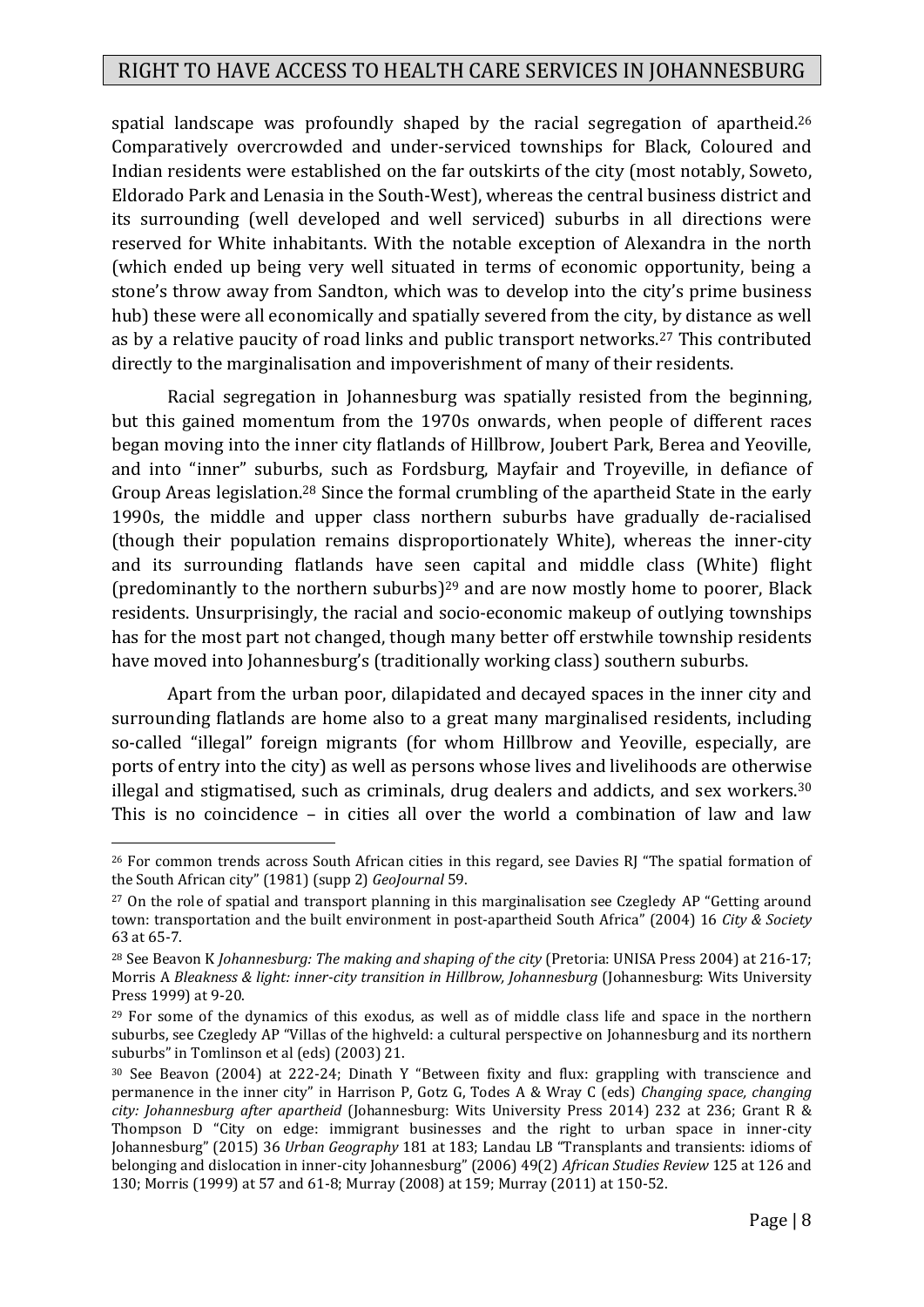enforcement, urban management, market forces and social pressures have the effect of relegating marginalised persons to marginalised space.<sup>31</sup> In these spaces, existing health and social vulnerabilities are typically exacerbated by poor and overcrowded living conditions, exposure to violence and lack of legal protection.<sup>32</sup>

The fairly large scale regeneration of Johannesburg's inner city and immediate surrounding areas in recent years has seen heavily contested and well documented displacement of poor and marginalised residents from formerly abandoned or neglected buildings which they had (often illegally) occupied in the wake of the "emptying out" of the inner city in the mid-1990s. <sup>33</sup> While this regeneration continues to gain pace, many of today's poor and marginalised inner city residents continue to live in such "hidden spaces", <sup>34</sup> though the effect of regeneration has been that competition for such space has become increasingly fierce. The city further has a discernible homeless community who seek shelter under bridges and in public space in and around the downtown area.

Johannesburg further boasts a substantial number of ever-growing informal settlements on the urban periphery, which tend to be the place of settlement for a great number of the city's new arrivals from rural areas (who are typically also the city's poorest and least educated residents, and are also the most likely to be unemployed). 35 These settlements are Johannesburg's most destitute, least connected and most unhealthy environments, and exhibit a discernably greater burden of disease than other areas (including, pertinently, the highest incidence of HIV infection in the city).<sup>36</sup>

Overall, then, just as in most big cities around the world, Johannesburg's poorest and most socially vulnerable residents tend to live in its least healthy and least connected areas. In Johannesburg, though, this is exacerbated by such disconnectedness having been purposefully designed into the urban fabric. While much has been done in the last 20 years to "re-stitch" the fragmented city, it remains one where different people live in spaces which are, quite literally, worlds apart. Moreover, a legacy of

<u>.</u>

<sup>31</sup> Dinath (2014) at 238-39; Grant & Thompson (2015) at 184; Murray (2011) at 150-53 and 279-82; Pieterse M "Law, rights, space and sexual citizenship in South Africa" (2015) 41 *Social Dynamics* 482 at 485; Vearey J "Hidden spaces and urban health: exploring the tactics of rural migrants navigating the city of gold" (2010) 21 *Urban Forum* 37 at 40-43.

<sup>32</sup> See Veary J "Migration, urban health and inequality in Johannesburg" in Bastia T (ed) *Migration and inequality* (London: Routledge 2013) 121 at 121 and 138; Walls HL, Veary J, Modisenyane M, Chetty-Makan CM, Charlambous S, Smith RD & Hanefeld J "Understanding healthcare and population mobility in southern Africa: the case of South Africa" (2016) 106(1) *SA Medical Journal* 14.

<sup>33</sup> These struggles, many of which culminated in court action, are beyond the scope of this article. For thorough accounts see, for instance, Centre on Housing Rights and Evictions *Any room for the poor? forced evictions in Johannesburg, South Africa* (2005) at 41-74; Wilson S "Litigating housing rights in Johannesburg's inner city: 2004-2008" (2011) 27 *SAJHR* 127.

 $34$  For an account of life in some of these spaces immediately to the south-east of the inner city, see Veary (2010).

<sup>35</sup> See Veary J, Palmary I, Thomas L, Nunez L & Drimie S "Urban health in Johannesburg: the importance of place in understanding intra-urban inequalities in a context of migration and HIV" (2010) 18 *Health & Place* 694 at 697; Veary (2013) at 127-28.

<sup>36</sup> Thomas E "HIV/AIDS: implications for local governance, housing and the delivery of services" in Tomlinson et al (eds) (2003) 185 at 188; Veary et al (2010) at 699; Veary (2013) at 132.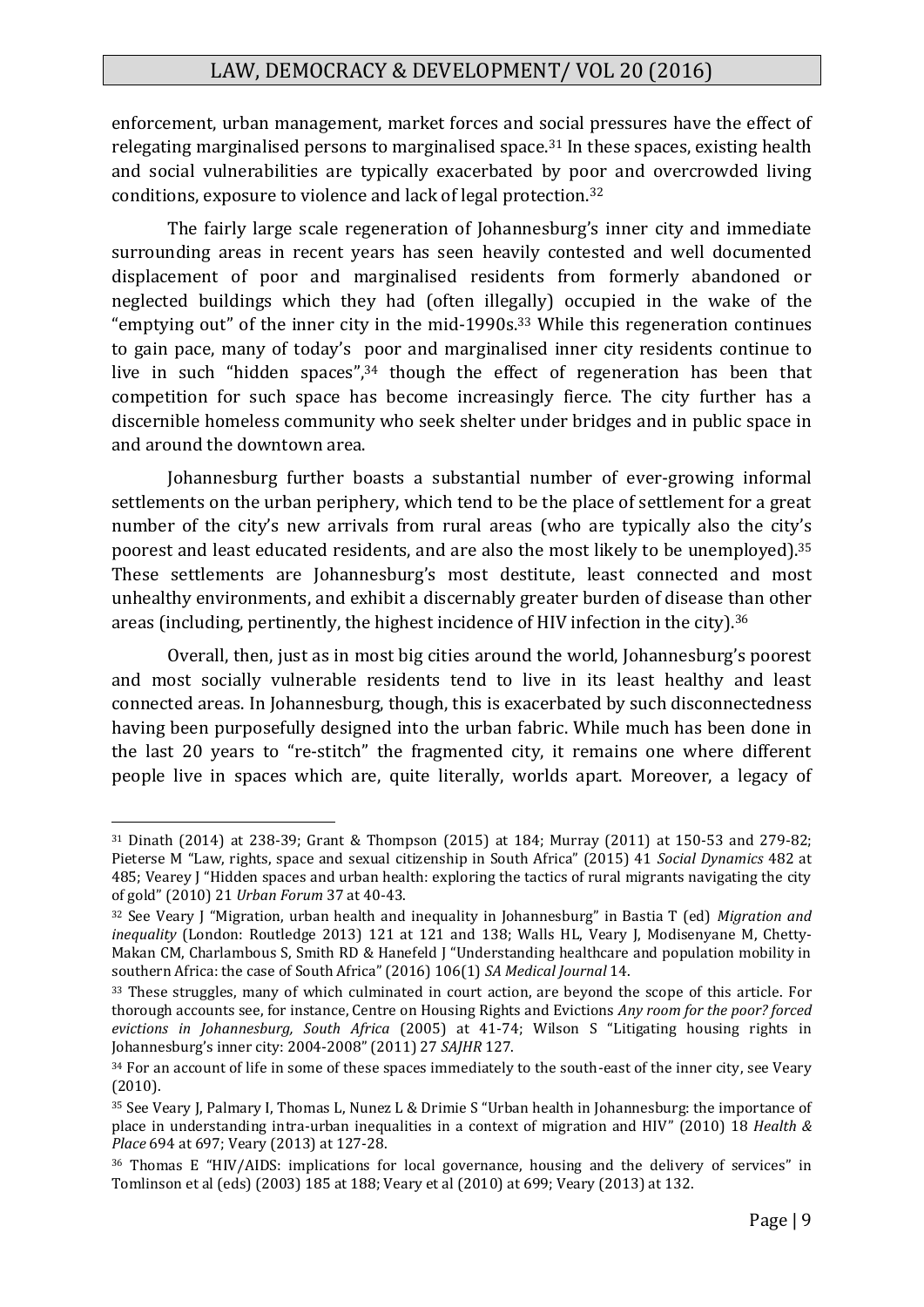inadequate public transport has spawned a car dependent culture, with the result that "getting around town for the poor majority is … often difficult without a personal vehicle that can quickly circumvent the obstacles that have been literally designed into the urban fabric and remain in place". <sup>37</sup> For many of Johannesburg's most needy residents, then, the act of accessing social services can be cumbersome and complex, as will now be illustrated.

# **3.2 Health care services and health seeking behaviour in Johannesburg**

Being South Africa's major urban centre, Johannesburg boasts a large number of public hospitals and primary health care clinics which, while more densely distributed towards the centre of town, do service the entirety of its (formal) geography.<sup>38</sup> As will be elaborated below, the Municipal Council is steadily increasing the number of clinics across the city, in a drive to ensure that no resident should have to travel more than five kilometers to a primary health care facility. In addition to these State run facilities, Johannesburg contains the highest number of hi-tech, private health care facilities in South Africa,<sup>39</sup> while a number of NGO or church run, non-profit health services are also rendered in the inner city area. Moreover, there are medicine dispensaries or pharmacies linked to many hospitals and clinics, and private retail pharmacies (many with extended opening hours) are well distributed across the city.<sup>40</sup> Availability of health care, in and of itself, is thus not an issue in Johannesburg.

Accessibility, however, is sometimes a different issue. Wealthy and middle class residents who can afford private care (either themselves or through health insurance) and who own private motor vehicles can access care fairly conveniently. They accordingly tend to shop around for the most acceptable and best quality care on offer, even where this means travelling some distance. <sup>41</sup> However, the same is not true for the less well-off and more geographically isolated residents, many of whom use public transport, or walk, to access health care. For these residents, for many of whom money and time are both limited resources, transport costs and time wasted in attempting to physically access care (through having to walk to public transport points, wait for transport, walk again to points of health care service delivery, and then queue, often for

<sup>37</sup> Czegledy (2004) at 67. See also Coggin & Pieterse (2015) at 295-96; Veary et al (2010) at 694-95 and 699-700.

<sup>&</sup>lt;sup>38</sup> For figures on and analysis of the supply of public hospitals nationwide, in terms of which Gauteng Province is adequately serviced, especially in relation to tertiary care, see Heunis JC & Janse van Rensburg AP "Hospitals and hospital reform in South Africa" in van Rensburg HCJ (ed) *Health and health care in South Africa* (Pretoria: Van Schaik 2ed 2012) 535 at 551-54. For visual maps of clinic and pharmacy distribution across Gauteng and Johannesburg see Helen Suzman Foundation *Pharmaceuticals in South Africa – an enquiry* (2015) at 75 and 77. For a list of Johannesburg's public hospitals and clinics, see <http://www.joburg.org.za/index.php?option=com\_content&task=view&id= 43&Itemid=168> (accessed 24 June 2016).

<sup>39</sup> More than half of all private health care facilities in South Africa are located in Gauteng Province. See Heunis & Van Rensburg (2012) at 558-59.

<sup>40</sup> According to a recent study there is near optimal distribution of pharmacies across the city: see Helen Suzman Foundation (2015) at 66-7.

<sup>41</sup> See Harris et al (2011) at S112.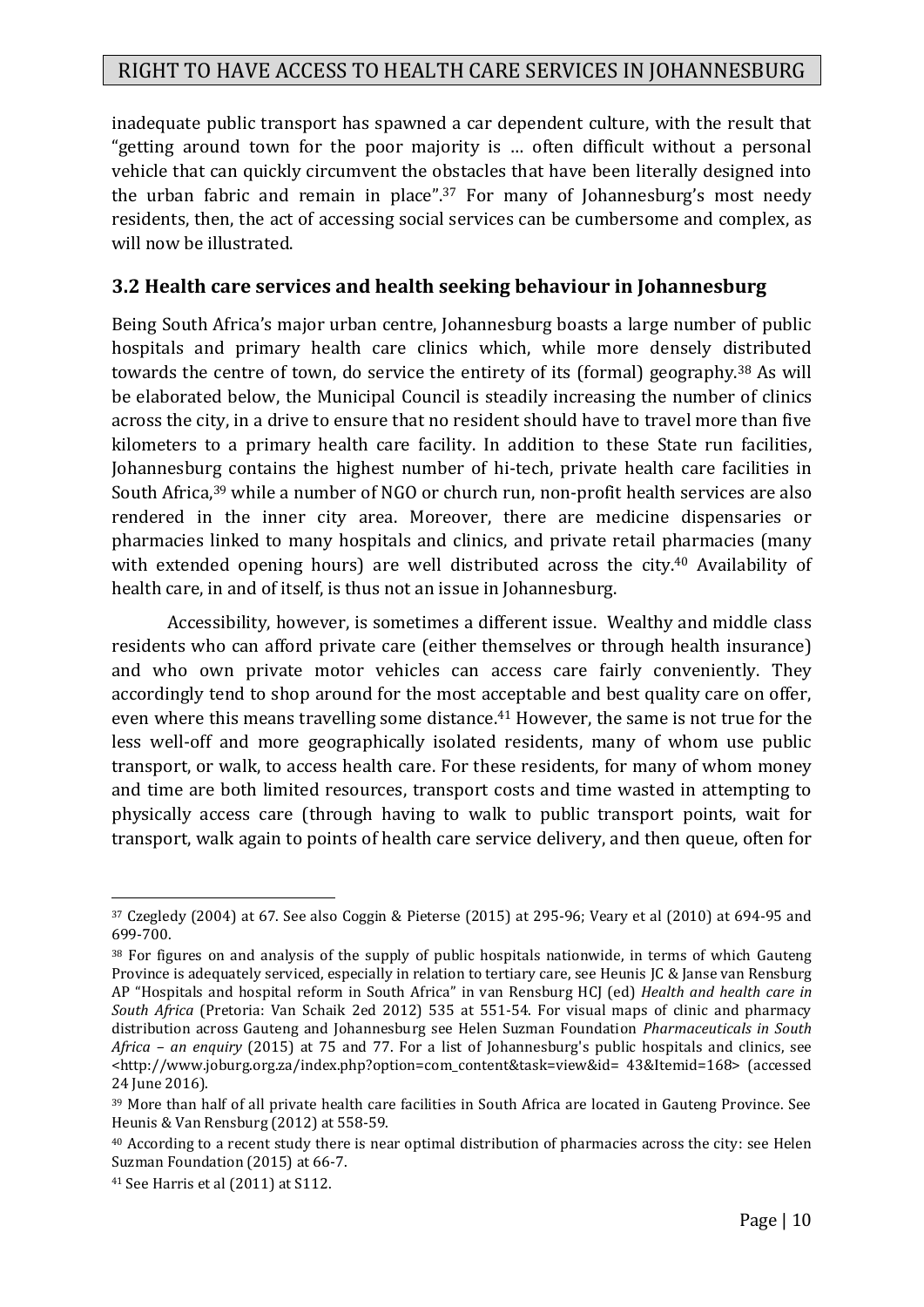several hours, for consultations and dispensaries<sup>42</sup>) often constitute substantial hurdles to accessing care.<sup>43</sup>

These frustrations are compounded when patients (whose mobility is often hampered by the fact of their illness or injury<sup>44</sup>) are referred for further (secondary or tertiary) care at different institutions, particularly since State provided transport between referral hospitals was discontinued due to cost constraints some years ago. In a report pertaining to rights violations in the health sector, the South African Human Rights Commission has flagged this lack of inter-facility transport, together with suboptimal ambulance services, as constituting significant barriers to accessing advanced health care in the public sector.<sup>45</sup>

Moreover, in many respects the performance of accessing health care is not completed by simply presenting at a health care institution. Different health facilities offer different services and have different entry requirements, meaning that patients cannot always be served at nearby facilities and are sometimes turned away when they do present for care. Examples here range from private facilities declining to consult patients who are not medically insured and cannot pay for treatment up-front, to facilities not offering the kind of treatment requested (such as tertiary facilities only accepting patients on referral), to institutions refusing access to foreign migrants who do not possess required identity documentation.<sup>46</sup> Over and above constituting a hurdle to access in and of itself, bureaucracy thus often frustrates accessing care by adding waiting and travelling time to the performance.

The picture becomes even more complicated when accessibility is viewed in tandem with quality and acceptability of care. People tend to avoid making use of health care services where they perceive the services to be of poor quality, or where their experiences of accessing care at particular locations have been negative in the past. Research has shown that, depending on the kind of health service required, patients attempt to reach those facilities where they believe they would receive the best or most appropriate care, or where their experience of accessing it would be least cumbersome or most positive, even where this requires having to cover significantly larger distances.<sup>47</sup> Many Soweto residents, for instance, choose to make their way into town to access care, because they are not prepared to deal with the long waiting times and

 $42$  For vivid descriptions of some of these journeys see Le Marcis F "The suffering body of the city" in Nuttall S & Mbembe A (eds) *Johannesburg: the elusive metropolis* (Johannesburg: Wits University Press 2008) 170 at 172-75.

<sup>&</sup>lt;sup>43</sup> See for instance Harris et al (2011) at S112; SAHRC (2007) at 41-2; Veary J "Migration, access to ART, and survivalist livelihood strategies in Johannesburg" (2008) 7(3) *African Journal of AIDS Research* 361 at 368.

<sup>44</sup> For accounts, see Le Marcis (2008) at 171.

<sup>45</sup> SAHRC (2007) at 42. See also Coggin & Pieterse (2015) at 304.

<sup>46</sup> While official Department of Health policy is that lack of documentation should not be a barrier to access to health services in the public sector, different institutions insist on different forms of documentation as admission requirements in practice. See Veary (2008) at 367-69, also Landau LB "Protection and dignity in Johannesburg: shortcomings of South Africa's urban refugee policy" (2006) 19 *Journal of Refugee Studies* 308 at 320.

<sup>47</sup> Le Marcis (2008) at 176-77.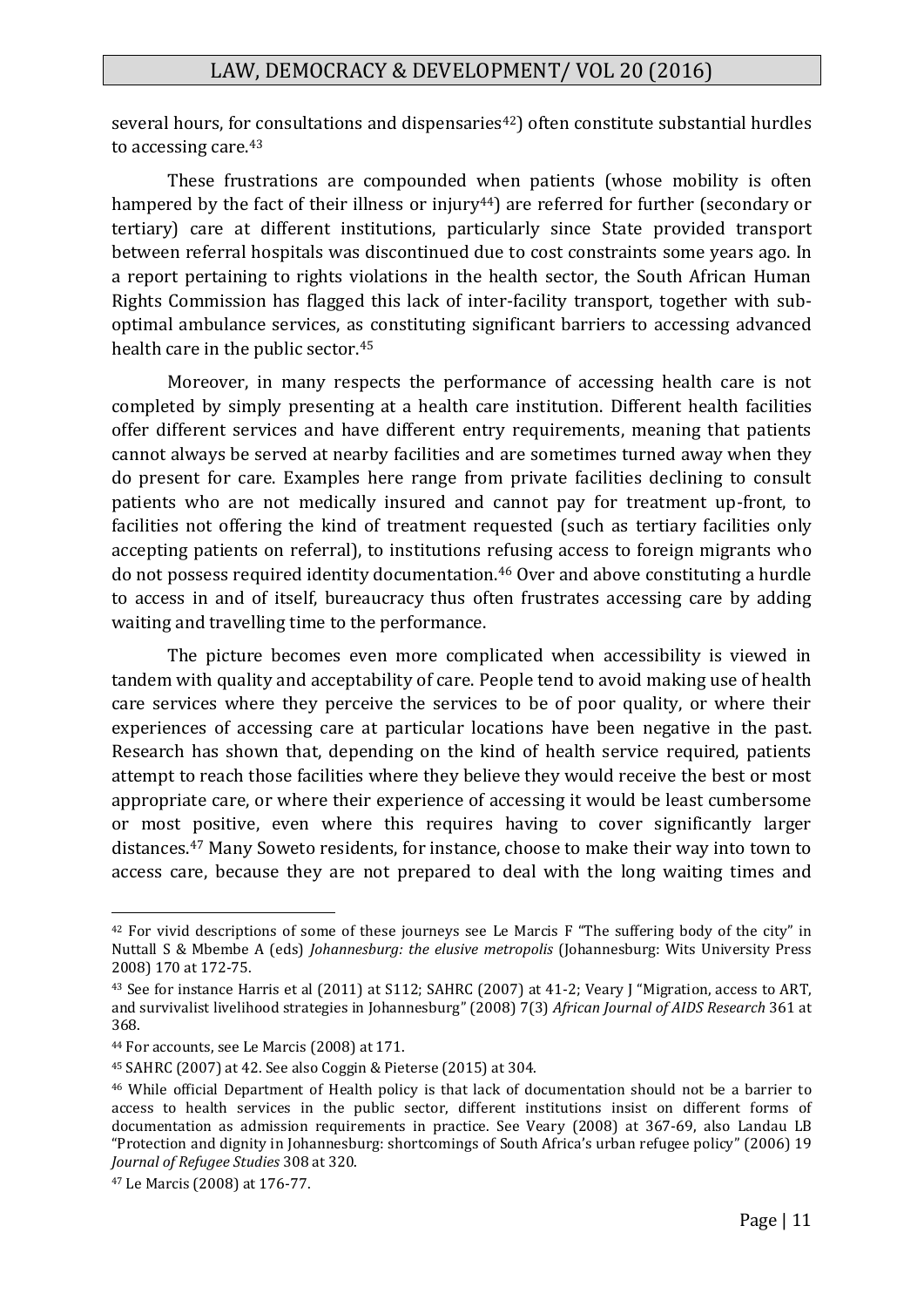queues at Chris Hani Baragwanath hospital.<sup>48</sup> Where optimal care is physically inaccessible, some patients even opt to forego care entirely rather than settle for care to which, for whichever reason, they are opposed. More perniciously, negative experiences of accessing care in the official health system often drive residents to Johannesburg's underworld, where a large range of (often dangerous) "alternative" treatments or "alternative" ways of accessing mainstream treatments, abound.<sup>49</sup>

A significant factor impacting on the acceptability of health care (and thus on patients' choices of whether and where to access health services), is the manner in which patients are treated by both administrative and medical personnel at health care facilities. This is particularly an issue for marginalised residents, who sometimes face hostile or abusive treatment when presenting for care. Foreign migrants, for instance, regularly complain of xenophobic hostility and abuse at Johannesburg's public hospitals and clinics. Examples of this include migrants being refused care when they are not able to produce identity documentation or being made to wait for treatment until all South Africans at the facility have been helped, as well as staff being verbally abusive or refusing to speak English to foreign patients. These incidents are so widespread that many foreign migrants, especially those who are in the country illegally, tend either to avoid seeking health care altogether, or access care only from the private sector (when they can afford to do so) or from service providers in the non-profit sector. 50

Similarly, people who seek sexual or reproductive health care often complain of stigmatisation, humiliation and hostility from health care workers, in both the public and private sectors, to the point where this leads them to forego access to care. This is especially the case where their sexual or health seeking behaviour departs, in one way or another, from hegemonic societal morals. Women who attempt to access termination of pregnancy services, for instance, are often treated with contempt by nursing staff or administrative personnel, especially in townships. Although tales of women being turned away from hospitals or clinics when attempting to access termination services because of health workers' conscientious objections more often emanate from rural areas than from cities,<sup>51</sup> the high number of backstreet abortions that continue to occur in Johannesburg annually, notwithstanding a statutory entitlement to free termination services at public health institutions,<sup>52</sup> illustrates that such barriers to access are equally real in the city. 53

<sup>48</sup> Le Marcis (2008) at 177.

<sup>49</sup> See Le Marcis (2008) at 180-87.

<sup>50</sup> See Landau (2006) at 320; Veary (2010) at 40; Veary (2008) at 267-69; Veary (2013) at 130; Zihindula G, Meyer-Weitz A & Akintola O "Access to health care services by refugees in Southern Africa: a review of literature" (2015) 16(1) *Southern African Journal of Demography* 7 at 27-8.

<sup>51</sup> See Ngwena (2000) at 33-39; Ngwena C "Conscientious objection and legal abortion in South Africa: delineating the parameters" (2003) 28 *Journal for Juridical Science* 1 at 13; SAHRC (2007) at 48.

<sup>52</sup> Women are entitled to access free termination services on demand in the first trimester of pregnancy, in terms of s 2(1)(a) of the Choice on Termination of Pregnancy Act 92 of 1996 read with s 4(3)(c) of the National Health Act 61 of 2003. After the first trimester, terminations are only allowed in limited circumstances, delineated in ss  $2(1)(b)-(c)$  of the Choice on Termination of Pregnancy Act. On the implementation of all of these provisions, see Pieterse (2014) at 40-41.

<sup>53</sup> See Pickles C "Lived experiences of the Choice on Termination of Pregnancy Act 92 of 1996: bridging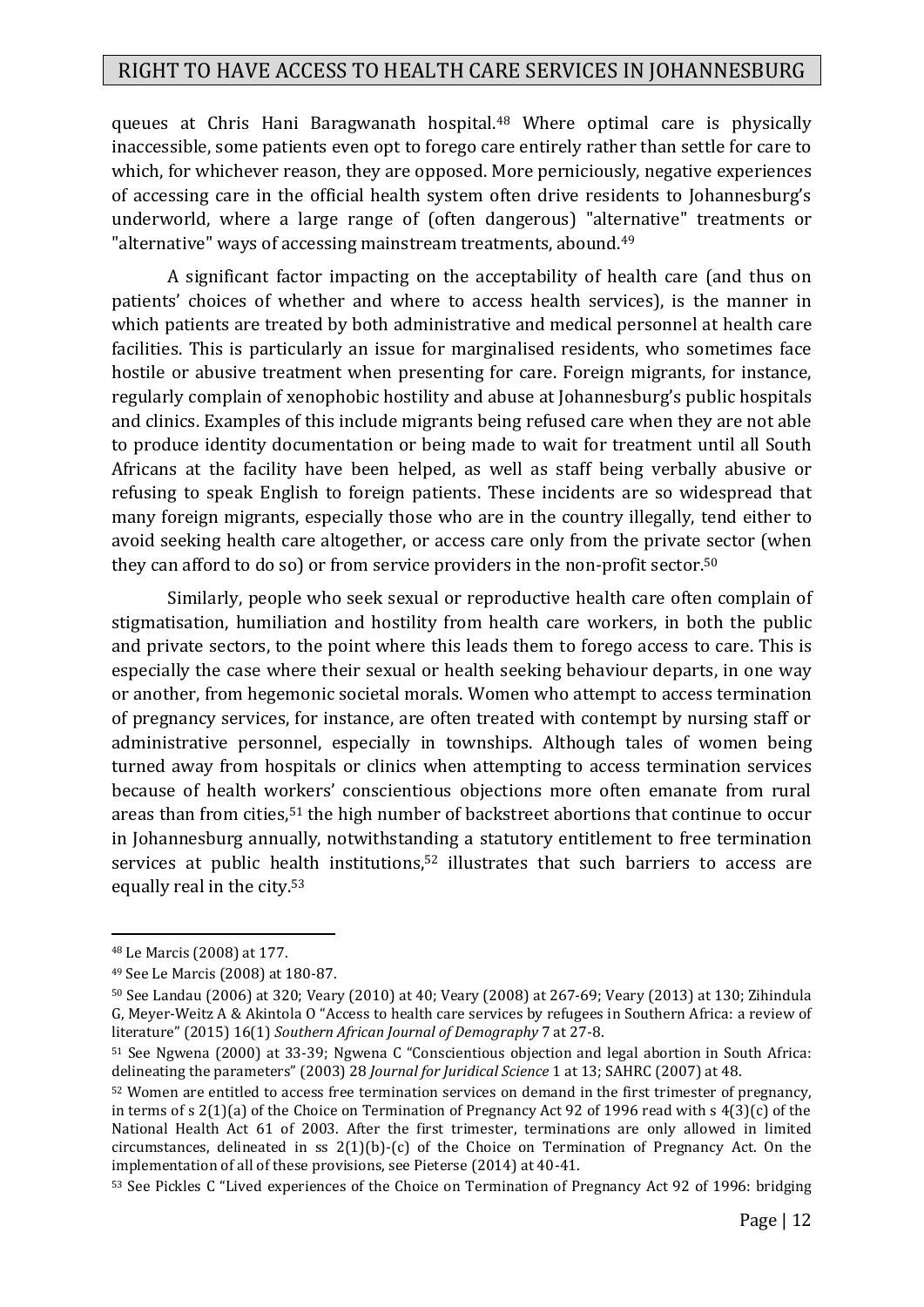Similarly, sex workers complain of hostility and humiliation when attempting to access services, such as, post-exposure prophylaxis ('PEP')<sup>54</sup> and testing and treatment for HIV and other sexually transmitted diseases, to such an extent that it often leads them to give up on seeking treatment.<sup>55</sup> The same goes for LGBT persons and men who have sex with men, especially (though by no means exclusively) in township spaces which remain particularly hostile to homosexuality.<sup>56</sup> As with women seeing termination of pregnancy and people seeking treatment for HIV/AIDS, community stigma and associated internalised shame further often mean that such residents do not want to be observed by those who might know them when they access sexual health services. The result is that they tend not to access such treatment at their local health care facilities, but rather travel much further to access it, more anonymously, elsewhere.<sup>57</sup> When far-off facilities then refer them back to their local clinics or hospitals in an attempt to drive home administrative health district sensibilities, this often constitutes a de facto denial of access to care.

Overall, it is clear that physical journeys of accessing health care in Johannesburg are not simply determined by the location and physical availability of health care services in the city. As Frederic Le Marcis observed (in relation to Johannesburg specifically):

The quest of the sick does not acknowledge the administrative health divisions of the city but follows the principles of a search for optimum care. This quest transcends the suburbs of the rich or poor, black or white, just as it transgresses the rules of a medical system that sends patients from one health center to another higher up the chain. It involves journeys that are as much a function of an individual's state of health … as his or her financial resources. In this context, mobility is not a temporary state but – for the poor population living on its periphery – the very condition of survival in the city. 58

Physically locating health care facilities within people's geographical reach is clearly only the first step to ensure that they are enabled to meaningfully access such services.

<sup>57</sup> Le Marcis (2008) at 179.

1

<sup>58</sup> Le Marcis (2008) at 192.

the gap for women in need" (2013) 29 *SAJHR* 515 at 516-17, 519-21 and 527; SAHRC (2007) at 45-6.

<sup>54</sup> On the barrier posed by stigma in relation to access to PEP, which is only effective if physically accessed within a 72-hour time period, see Pieterse M "Impeding access? stigma, individual responsibility and access to post-HIV-exposure-prophylaxis (PEP) in South Africa" (2011) 30 *Medicine & Law* 279.

<sup>55</sup> See Richter M "Sex work, reform initiatives and HIV/AIDS in inner-city Johannesburg" (2008) 7(3) *African Journal of Aids Research* 323 at 328; Scorgie F, Nakato D, Harper E, Richter M, Maseko S, Nare P, Smit J & Chersich M "'We are despised in the hospitals': sex workers' experiences of accessing health care in four African countries" (2013) 15 *Culture, Health & Sexuality* 450 at 454-56; Scheibe A, Richter M & Veary, J "Sex work and South Africa's health system: addressing the needs of the underserved" (2016) *South African Health Review* 165 at 170; Stadler J & Delaney S "The 'healthy brothel': the context of clinical services for sex workers in Hillbrow, South Africa" (2006) 8 *Culture, Health & Sexuality* 451 at 452-53.

<sup>56</sup> See Rebe KB & McIntyre JA "Towards 'men who have sex with men-appropriate' health services in South Africa" (2013) 14 *Southern African Journal of HIV Medicine* 52 at 52-3; Lane T, Mogale T, Struthers H, McIntyre J & Kegeles SM "'They see you as a different thing': the experiences of men who have sex with men with healthcare workers in South African township communities" (2008) 84(6) *Sexually Transmitted Infections* 430; SAHRC (2007) at 45-6 and 52. On hostility towards and danger for LGBT persons in Johannesburg's townships and elsewhere, see Pieterse M "Perverts, outlaws and dissidents: (Homos)sexual citizenship and urban space in Johannesburg" (2015) 26 *Urban Forum* 97 at 105-07.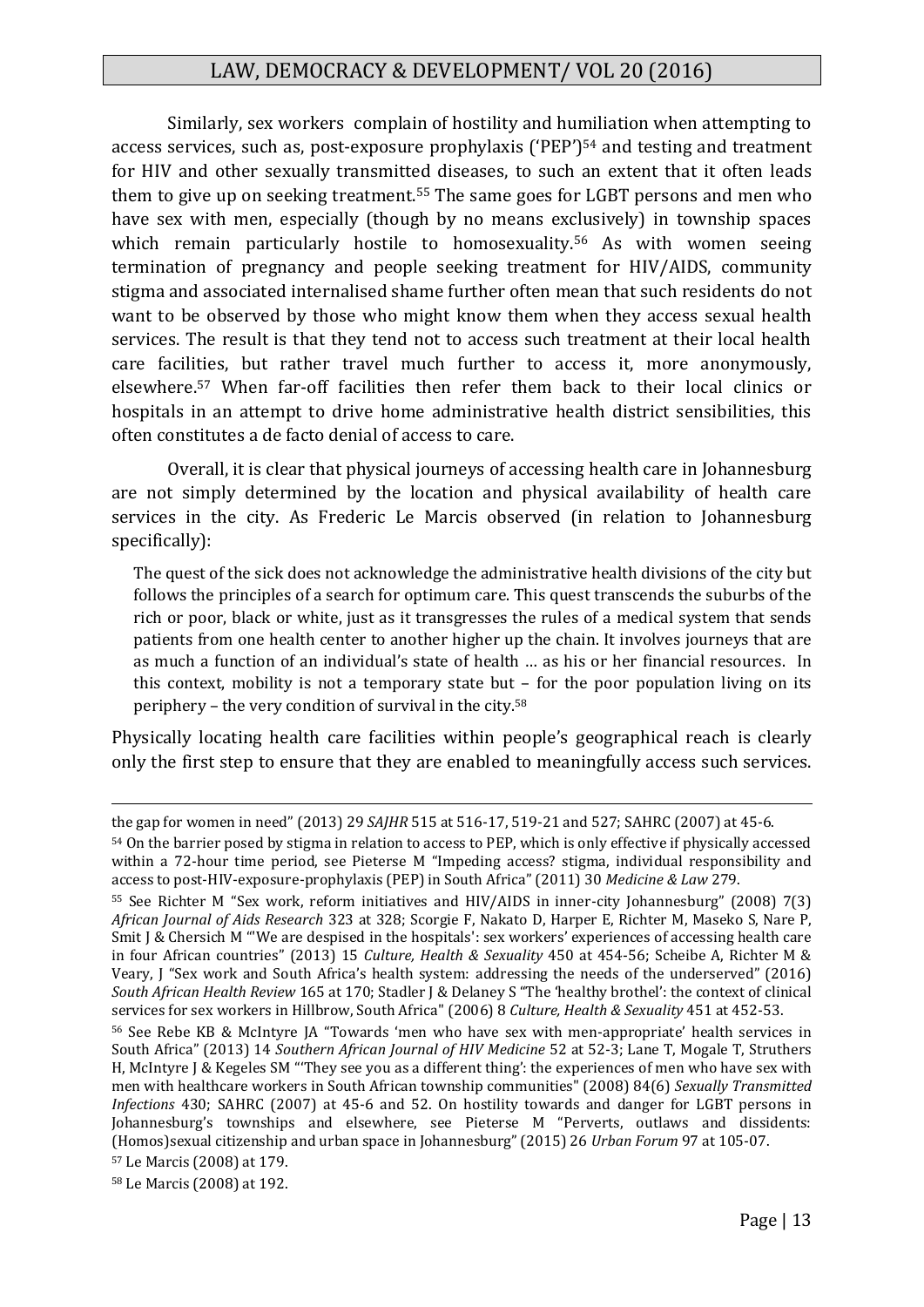When geographical access to care is understood as being intertwined with acceptability and quality of care and as being impacted also by surrounding features of particular places, addressing these factors and enhancing people's mobility are revealed as being equally compelling.<sup>59</sup>

#### **4 ENHANCING ACCESS**

#### **4.1 Increasing Availability and Enhancing Mobility**

Both the National Department of Health and the City of Johannesburg Metropolitan Council have, through a range of policy and physical interventions, displayed commendable awareness of the geographic dimensions of the right to have access to health care services, and of the interdependence of these geographical dimensions with those of other socio-economic rights.

As part of the national health system's general emphasis on primary care and in readying the system for the introduction of national health insurance, the physical availability and accessibility of health services has long been a priority for the Department of Health. As far back as 2000, the Department's primary health care norms and standards expressed a commitment to increase the proportion of persons living within a five kilometer radius of primary health care clinics.<sup>60</sup> Its recently issued national health insurance White Paper envisages that "people will be able to access health care services closest to where they live",<sup>61</sup> and reiterates prior commitments to improving geographical distribution of primary health clinics and hospitals, as well as to improving inter-facility transport and ambulance services.<sup>62</sup> The White Paper further contains commitments to the extension of two major geographical interventions in terms of which primary health services will be brought to people *where they are*: municipal ward-based "primary health care outreach teams" led by nurses that perform health assessments in households and "provide health promotion education, identify those in need of preventative, curative or rehabilitative services, and refer those in need of services to the relevant primary health care facility",<sup>63</sup> and an intensified integrated school health programme providing mobile immunisation services and health assessments to children at their schools. <sup>64</sup> Both of these initiatives have been piloted at various sites across the country, including sites across Johannesburg, with early performance indicators in Johannesburg being positive for both.<sup>65</sup>

Unfortunately, there are some indications in the White Paper that its vision for

<u>.</u>

<sup>59</sup> See Coggin & Pieterse (2015) at 304; SAHRC (2007) at 42.

<sup>60</sup> Department of Health *The primary health care package for South Africa – a set of norms and standards* (2000) at 12.

<sup>61</sup> Department of Health *National health insurance for South Africa: towards universal health coverage* (2015) at 1 and 25.

<sup>62</sup> Department of Health (2015) at 28-9 and 44.

<sup>63</sup> Department of Health (2015) at 32.

<sup>64</sup> Department of Health (2015) at 33.

<sup>65</sup> See City of Johannesburg *State of the city address 2016 delivered by the Executive Mayor, Cllr Mpho Parks Tau* (4 May 2016) at 18.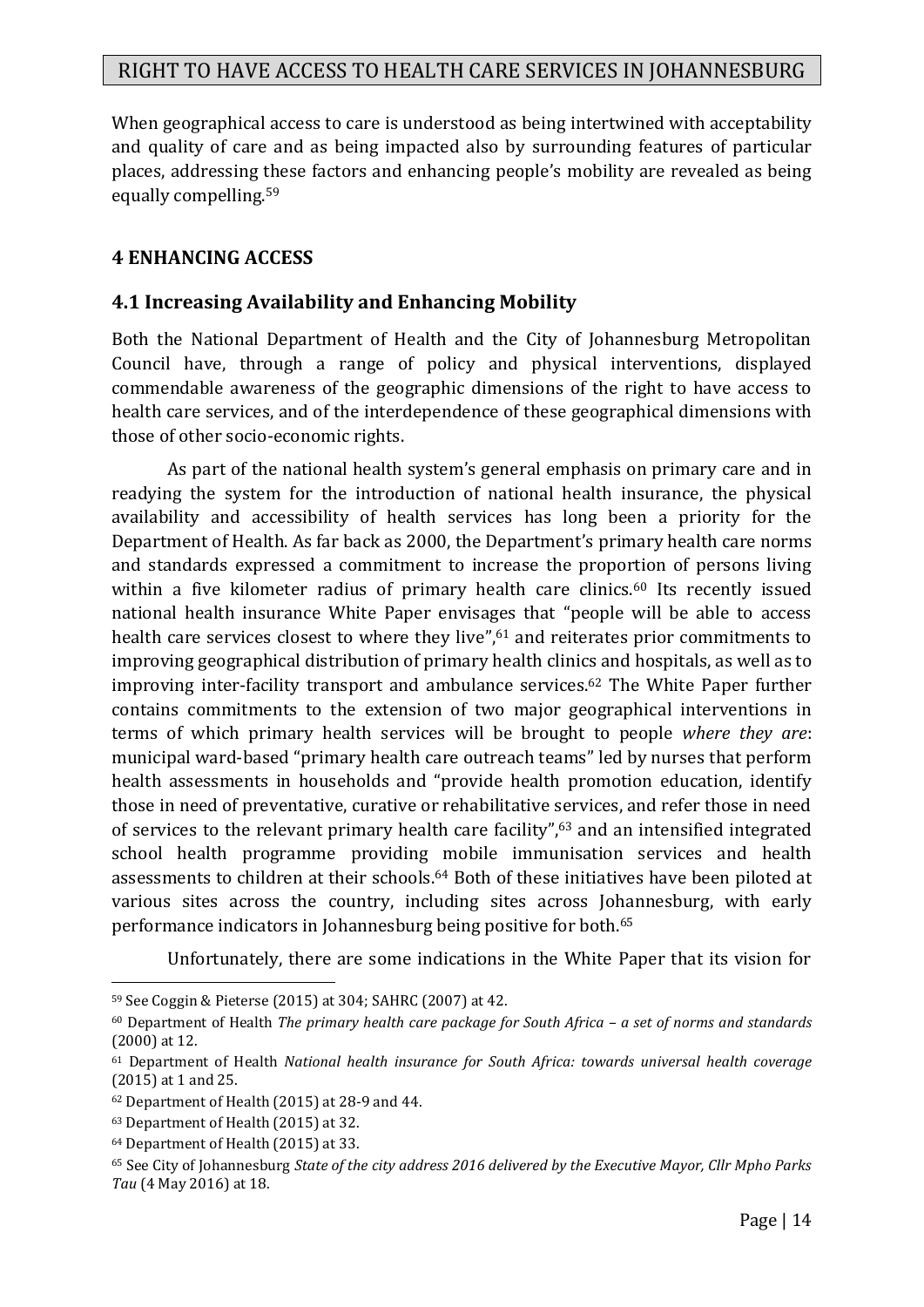health care service delivery in terms of a national health insurance scheme will not always respond optimally to the geographical realities of access to care discussed above. For instance, the White Paper envisions that people will not be able to go directly to hospitals or medical specialists without having been referred from a primary health care facility, and also appears to restrict people to accessing primary care only at those clinic sites located closest to where they reside.<sup>66</sup> While these restrictions are understandable, the above discussion on the interlinkages between geographical availability and other determinants of access to health care services shows that they may have the effect of restricting meaningful access to care, especially for marginalised groups. In this respect, a further worrying feature of the White Paper is its seeming restriction of non-emergency free health services under the national health insurance scheme to South African citizens and refugees,<sup>67</sup> meaning that undocumented migrants' physical struggles to access health care, as detailed above, are likely to persist.<sup>68</sup>

For the most part, the City of Johannesburg's commitment to achieve the Department of Health's vision of enhancing access to primary health care has generally been impressive, and much resources and effort have been expended on increasing both the number of primary health care clinics across the city as well as the services that they offer. In this respect, it is particularly encouraging that the city's spatial planning policies explicitly include initiatives aimed at enhancing physical access to health care services and at improving residents' mobility across the city. The *Corridors of freedom* policy,<sup>69</sup> which aims to enhance spatial justice across the city by directly addressing the city's spatial fragmentation, envisages housing and public service development along public transport "corridors", which link outlying townships and other marginalised areas to both the inner city and business nodes in the northern suburbs. A central feature of *Corridors of freedom* is the introduction of an extensive bus rapid transit (BRT) system along the corridors. The roll-out of the first phases of the BRT system has showed particular awareness of the performative dimensions of access to health care and other socio-economic rights, with routes that have been operationalised thus far including specific designated stops in front of or near major public hospitals (such as Helen Joseph Hospital and Charlotte Maxeke academic hospital), while four new clinics are being built, and existing clinics are receiving major upgrades, along the corridors.<sup>70</sup>

#### **4.2 Combining Accessibility with Appropriateness and Acceptability**

Improving the geographic distribution and facilitating the physical reach of health care facilities in ways such as those discussed above go a long way towards enhancing access to health care services for those who live in underserviced parts of the city. But the discussion in part 3 above also draws attention to factors peculiar to the experience of

<sup>66</sup> Department of Health (2015) at 25.

<sup>67</sup> Department of Health (2015) at 25.

<sup>68</sup> See Scheibe et al (2016) at 170.

<sup>69</sup> City of Johannesburg *Corridors of freedom: restitching our city to create a new future* (2013) available at <http://www.joburg.org.za/images/pdfs/corridors%20of%20freedom\_s.pdf> (accessed 24 June 2016).

<sup>70</sup> See City of Johannesburg (2016) at 6 and 18; South African Cities Network (2016) at 346-48. For a rights-based evaluation of *Corridors of freedom* and BRT, see Coggin & Pieterse (2015) at 308-11.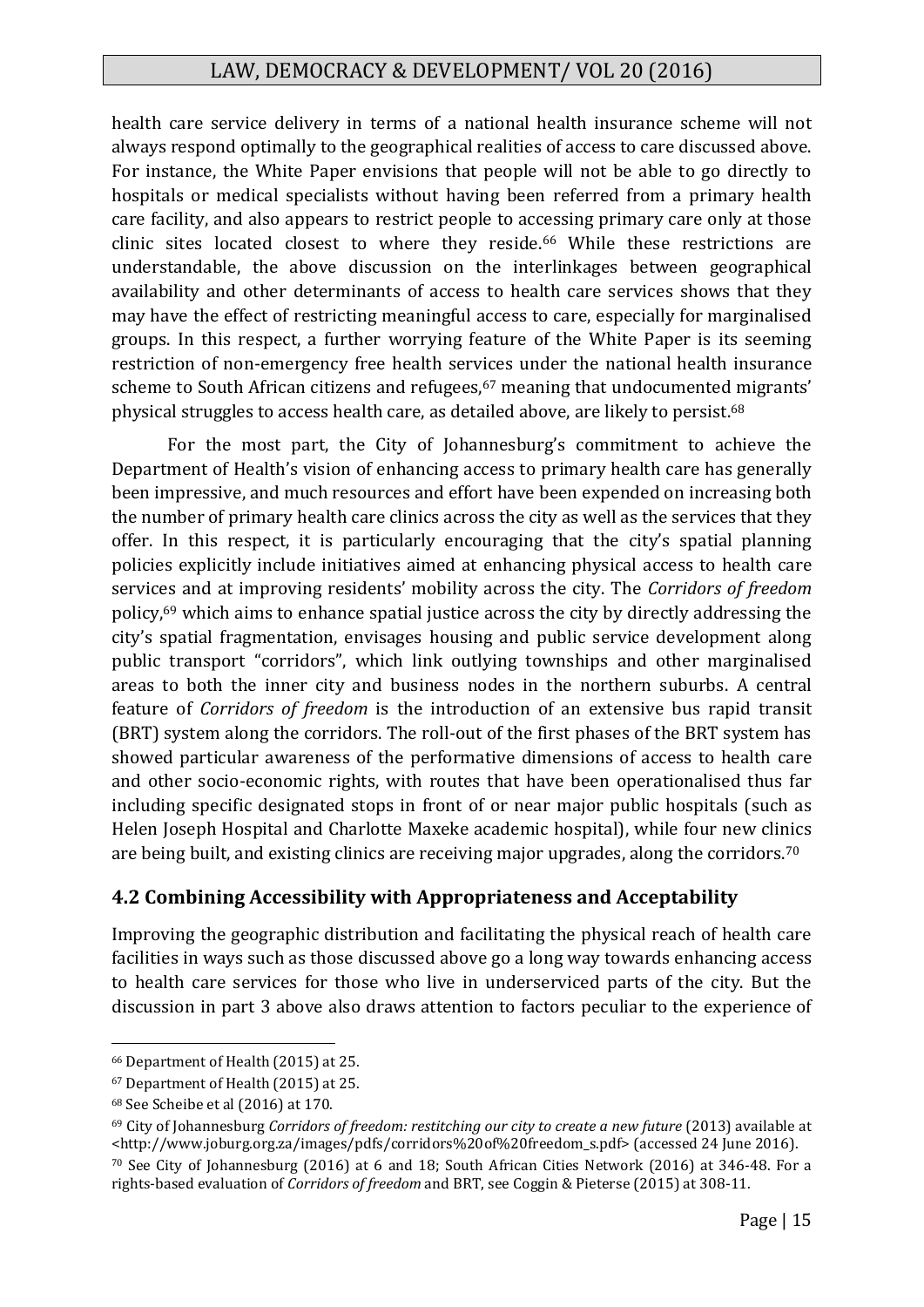accessing care at particular institutions, and to interactions between different determinants of health care services, which impact negatively on people's willingness or ability to make use of available health services. In the parts that follow, I discuss two interventions which illustrate the potential of target group appropriate geographical interventions aimed at overcoming these hurdles, particularly in relation to marginalised residents. While these interventions are not the only initiatives aimed at enhancing access to health services by vulnerable and marginalised groups,<sup>71</sup> they have been selected for their particular responsiveness to the interactions between people's geographical practices and the other determinants of access to health care services, and for their location in central Johannesburg.

#### *4.2.1 The Hillbrow mobile clinic*

1

The dilapidated, high rise apartment dominated inner city suburb of Hillbrow is synonymous with Johannesburg's sex and drug trade, and is also well known for its large population of (often undocumented) foreign migrants. Indeed, its residential hotels are the base for a large number of sex workers, many of whom are of foreign origin.<sup>72</sup> Apart from generally being poor, Hillbrow's sex workers are also legally vulnerable, due to the criminal status of sex work in South Africa, which is often compounded by their "illegal" migrant status.<sup>73</sup>

Sex work is heavily stigmatised and, as elsewhere in the city, Hillbrow's sex workers regularly complain of hostility from and humiliation by health care workers when they attempt to access treatment at nearby public hospitals or clinics. Together with the facts that foreign sex workers fear being reported to immigration authorities by health care staff, and that the opening hours of clinics and hospitals tend to be inconvenient for sex workers, these act as a definite disincentive to access care, especially in relation to sexual and reproductive health.<sup>74</sup>

Noting this, the University of the Witwatersrand's Reproductive Health and HIV Research Unit (RHRU) partnered with the Department of Health in 1996 to launch a weekly reproductive and sexual health clinic, targeted specifically at sex workers, in Hillbrow's Esselen Street. The clinic provided gyneacological services, STD testing and treatment, support for sexual assault, as well as birth control and condoms, among other services. Sex workers who used the clinic generally reported positive

<sup>&</sup>lt;sup>71</sup> In relation to sex workers and migrants, see for instance the prospective measures discussed by Scheibe et al (2016) at 171.

<sup>72</sup> See Leggett T "A den of iniquity? Inside Hillbrow's residential hotels" (2002) (November) *SA Crime Quarterly* 19; Richter M "Johannesburg's 'vendors of vice' – from Frenchfontein to Hillbrow: female sex work, migration and infection control (1868-2012)" unpublished paper presented at ACMS Colloquium *Ill people or sick cities? Mobility and access to health in South African cities* (3 October 2012), at 11-12; Richter (2008) at 328; Stadler & Delaney (2006) at 451-455; South African Law Reform Commission (SALRC) Project 107 Discussion Paper 0001/2009 *Sexual offences: adult prostitution* (2009) at 49.

<sup>73</sup> On the daily experiences of these vulnerabilities, see Veary J, Oliveira E, Madzimure T & Ntini B "Working the city: experiences of migrant women in inner-city Johannesburg" (2011) 9 *Southern Africa Gender & Media Diversity Journal* 228.

<sup>74</sup> Scorgie et al (2013) at 454-56; Stadler & Delaney (2006) at 452-53.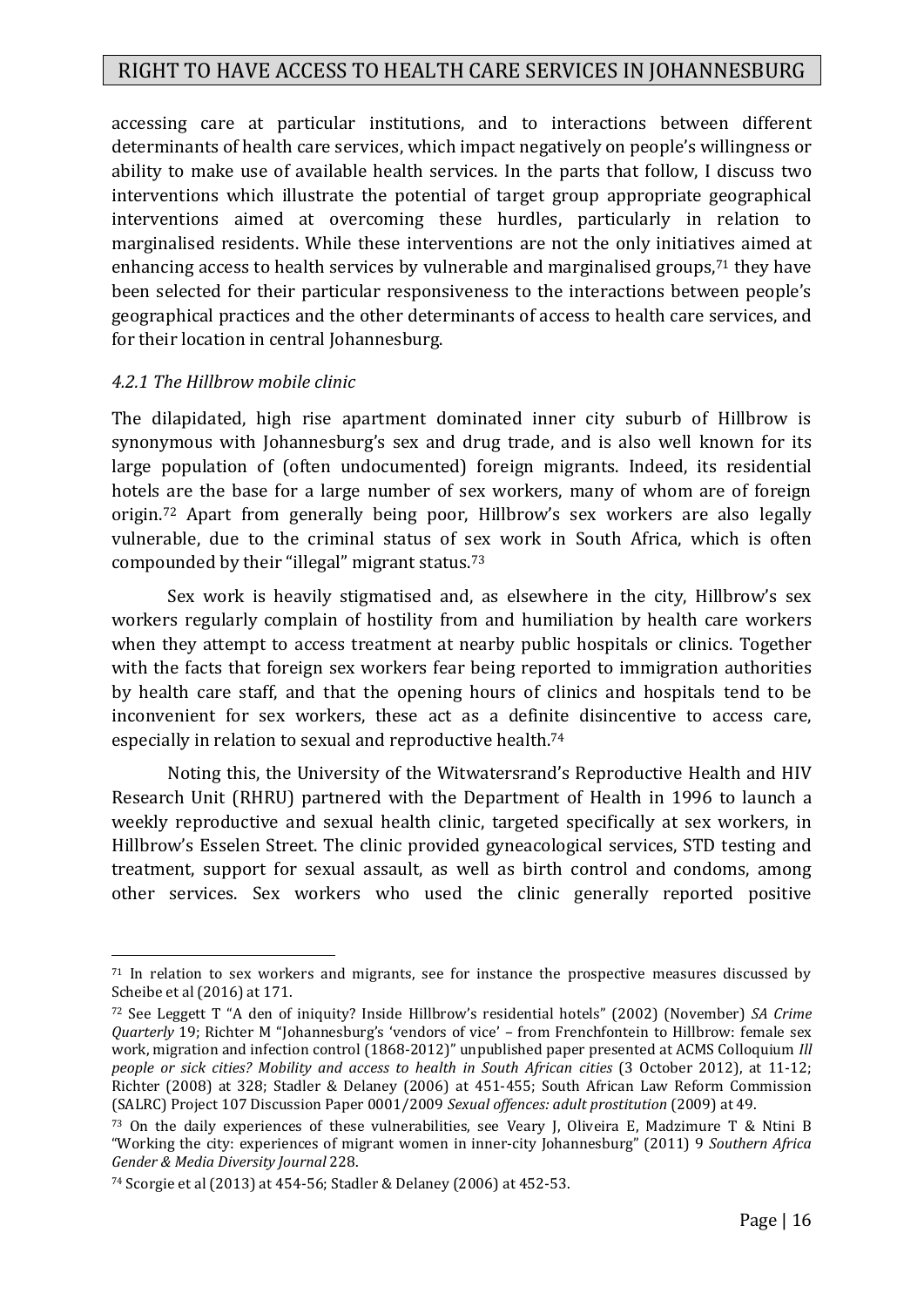experiences.<sup>75</sup> From 2002 onwards, a mobile branch of this clinic, which would physically go to and operate out of particular residential hotels on a once-a-month basis, was introduced.<sup>76</sup>

Sex workers' response to this mobile clinic (which was eventually also extended to provide services to male and transsexual sex workers) has been overwhelmingly positive and the take-up of its services has been high. Sex workers report that the clinic's advantages include its geographical convenience (in that services came to them rather than the other way around, at times which were convenient to them and at private locations which could be accessed even by those who were too sick to travel to other facilities or who feared detection by immigration authorities), its discretion and respect for privacy, the approachable and sympathetic staff, the profession appropriate counselling and services, and the broader destigmatising effect that its operation had on the residents of particular, "healthy" hotels. 77

The clinic's effect on the health and health seeking behaviour of Hillbrow's sex workers has been apparent. Studies comparing the working and living conditions of sex workers in Hillbrow to those of sex workers operating from apartments in the decidedly more upmarket Sandton, as well as with sex workers in other South African cities, have found that the Hillbrow-based sex workers tend to have more regular and dependable access to condoms, are more likely to report regularly engaging in "safe" sex and have significantly more contact with health services than those working in other places.<sup>78</sup>

#### *4.2.1 "Health 4 Men" in Soweto and Yeoville*

1

The particular sexual health needs of men who have sex with men are neglected in most societies, and South Africa is no different. The result is that such men tend not to receive appropriate and targeted sexual health services, even though they have been shown to be at high risk for the transmission of HIV and other STDs.<sup>79</sup> This is so especially in relation to those men who do not consider themselves to be, or would not like to be known as, homosexual or bisexual. For a variety of cultural and historic factors, many Black South African men living in Soweto and similar Johannesburg townships fall into this latter category.<sup>80</sup> These men, even more so than their homosexual and bisexual counterparts, are unlikely to openly seek sexual health care services in a setting where this can be observed, and stigmatising conclusions about their sexuality be drawn. This

<sup>75</sup> Richter (2012) at 14; Richter (2008) at 328; Scorgie et al (2013) at 458.

<sup>76</sup> On the particulars of this clinic, see Richter (2012) at 14; Richter (2008) at 328-29; Stadler & Delaney (2006) at 459-61.

<sup>77</sup> See Richter (2012) at 14; Richter (2008) at 329; Scheibe et al (2016) at 172; Stadler & Delaney (2006) at 459-61.

<sup>78</sup> See Richter M, Chersich M, Temmerman M & Luchters S "Characteristics, sexual behaviour and risk factors of female, male and transgender sex workers in South Africa" (2013) 103(4) *South African Medical Journal* 246; Richter M, Chersich MF, Veary J, Sartorius B, Temmerman M & Luchters S "Migration status, work conditions and health utilization of female sex workers in three South African cities" (2014) 16 *Journal of Immigrant & Minority Health* 7 at 12-13; Scorgie et al (2013) at 457.

<sup>79</sup> See Lane et al (2008) at 432-33; Rebe K & McIntyre J "Providing HIV care to men who have sex with men in South African State sector clinics" (2014) 15(1) *Southern African Journal of HIV Medicine* 10.

<sup>80</sup> See Lane et al (2008) at 430; Pieterse (2015) at 105-7; Rebe & McIntyre (2013) at 52.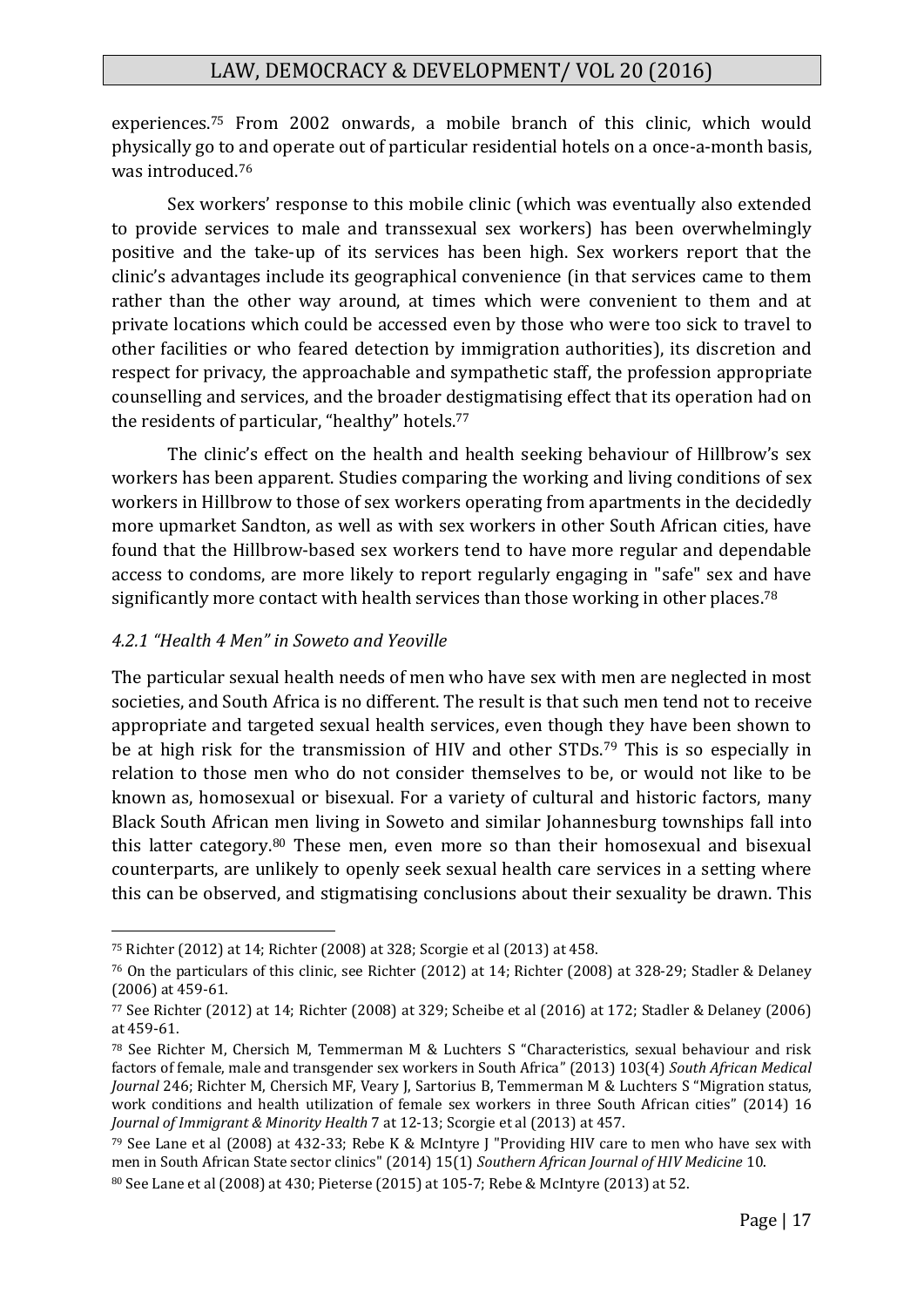compounds the general negative experiences of men who have sex with men seeking to access sexual health services in South Africa, as discussed above.

Following on the introduction of a similar programme in Cape Town,  $81$  the Anova Health Institute, backed by foreign donor funding, partnered with the Department of Health to launch a sexual health clinic targeted specifically at men in Soweto. The Health 4 Men clinic provides free HIV and STD testing and treatment, PEP treatment, as well as general sexual health counselling and medical advice. It serves all men regardless of sexual orientation, but its staff are trained to be particularly aware of, as well as sensitive and sympathetic to, the sexual health needs of men who have sex with men. Care was taken to dissociate the physical appearance of the clinic from any particular sexual orientation or from the (stigmatised) concept of STD infection. After initial reports showing that men welcomed the clinic and made use of its services, but that many Soweto men were still hesitant to use such services at a site where they were known to health workers and community members, a second Health 4 Men clinic was opened in the inner-city suburb of Yeoville, where it has been integrated into the general community clinic that operates there. <sup>82</sup> Health 4 Men advertises its services in the LGBT press as well as in all-male saunas and sex clubs (where, indeed, it has on occasion offered on-site HIV testing and counselling services), and also has a significant internet presence.<sup>83</sup>

Early indications are that the initiative is being well received and that the clinics are widely utilised by Johannesburg men who have sex with men, across differences in race, class, sexual orientation and (especially in the case of the Yeoville clinic) suburb or area of residence.<sup>84</sup>

# **5 ANALYSIS AND CONCLUSIONS**

Access to the objects of socio-economic rights refers to more than the ability to seek satisfaction of socio-economic needs. By focusing on the agency and actions of those who attempt to exercise their socio-economic rights daily, a performative understanding of access to socio-economic rights draws attention to hurdles to the enjoyment of such rights that are constituted across determinants of availability, accessibility, acceptability and quality.

By taking a closer look at the manner in which health care services are accessed in Johannesburg, this article has pointed, first, to lack of mobility and, secondly, to the interaction between the availability of health care services and other determinants of access to care (notably, acceptability and accessibility) as constituting barriers to access to health care services in the city. While health services at all levels of care are generally available and equitably distributed across Johannesburg, the article showed that, due to this interaction, they are not always meaningfully accessible. This means that State

<sup>81</sup> See Rebe & McIntyre (2013) at 54.

<sup>82</sup> Rebe & McIntyre (2013) at 54 and 57.

<sup>83</sup> <http://www.h4m.mobi> (last accessed 24 June 2016).

<sup>84</sup> Rebe & McIntyre (2014) at 10-11.